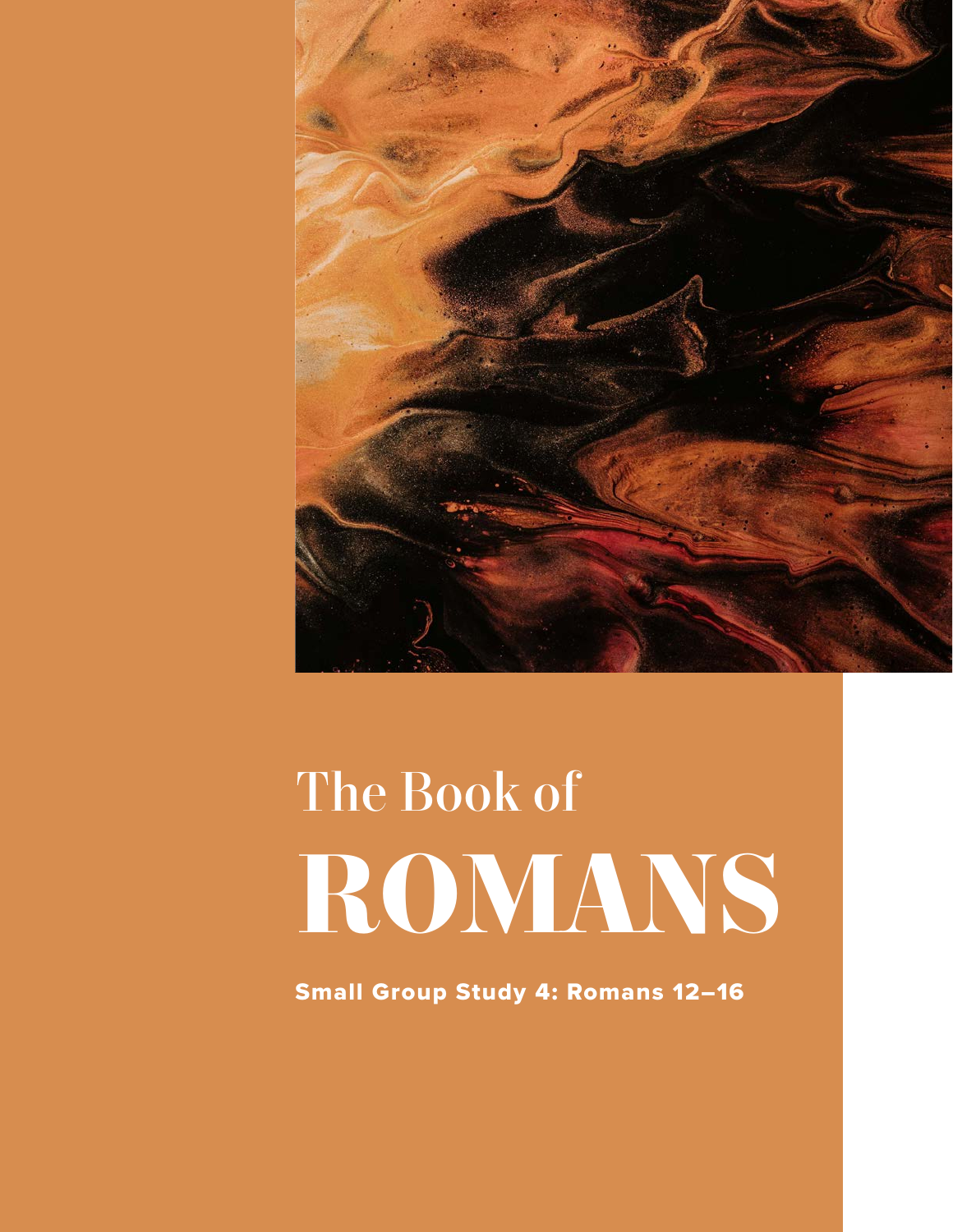# **Introduction**

In 2019, The Summit Church has studied the book of Romans together. In conjunction with Pastor J.D.'s yearlong sermon series through the book of Romans, Summit small groups will investigate the message and meaning of Romans in our small group rhythms.

This Bible study includes six studies that comprise the fourth and final set in a larger series of studies produced for Summit small groups this year. Each Bible study series is designed to aid both our personal study of Romans and facilitate our small group discussions. This current volume will investigate Romans 12–16, where Paul shows that hope in God transforms the church to be united in the mercy of Christ for the sake of the nations.

Romans 12–16 follows the structural trends we see in Paul's other letters. Paul often chooses to explain theological principles at the beginning of a letter, followed by specific commands to apply the gospel theology he previously introduced. For the church in Rome, Paul writes in part to address possible divisions between Christians from Jewish and Gentile backgrounds.

When Paul instructs the church in Romans 12–16 as a community transformed by the gospel and united in God's mercy, he is not introducing a new concept. For 11 chapters, Paul has been developing the idea that all Christians, regardless of cultural background or ethnicity, should live in relational unity as equal recipients of God's mercy. This goal helped shape Paul's writing as early as chapter 1, where he said the gospel was for the salvation of all nations, able to save "the Jew first, and also to the Greek" (1:16). Paul proceeds to show in chapters 1–3 how both Jews and Gentiles are in *equal* need of mercy, as "both Jews and Gentiles are all under sin" (3:9). Romans 3:21–4:25 shows that righteousness is attainable for *both* groups but only through faith in Christ.

Beginning with Romans 5, the language changes significantly through Paul's choice of pronouns. Paul addresses Jews and Gentiles separately in Romans 1–4, but he then addresses both groups together as "we" throughout Romans 5–8. This observation is significant because Paul makes this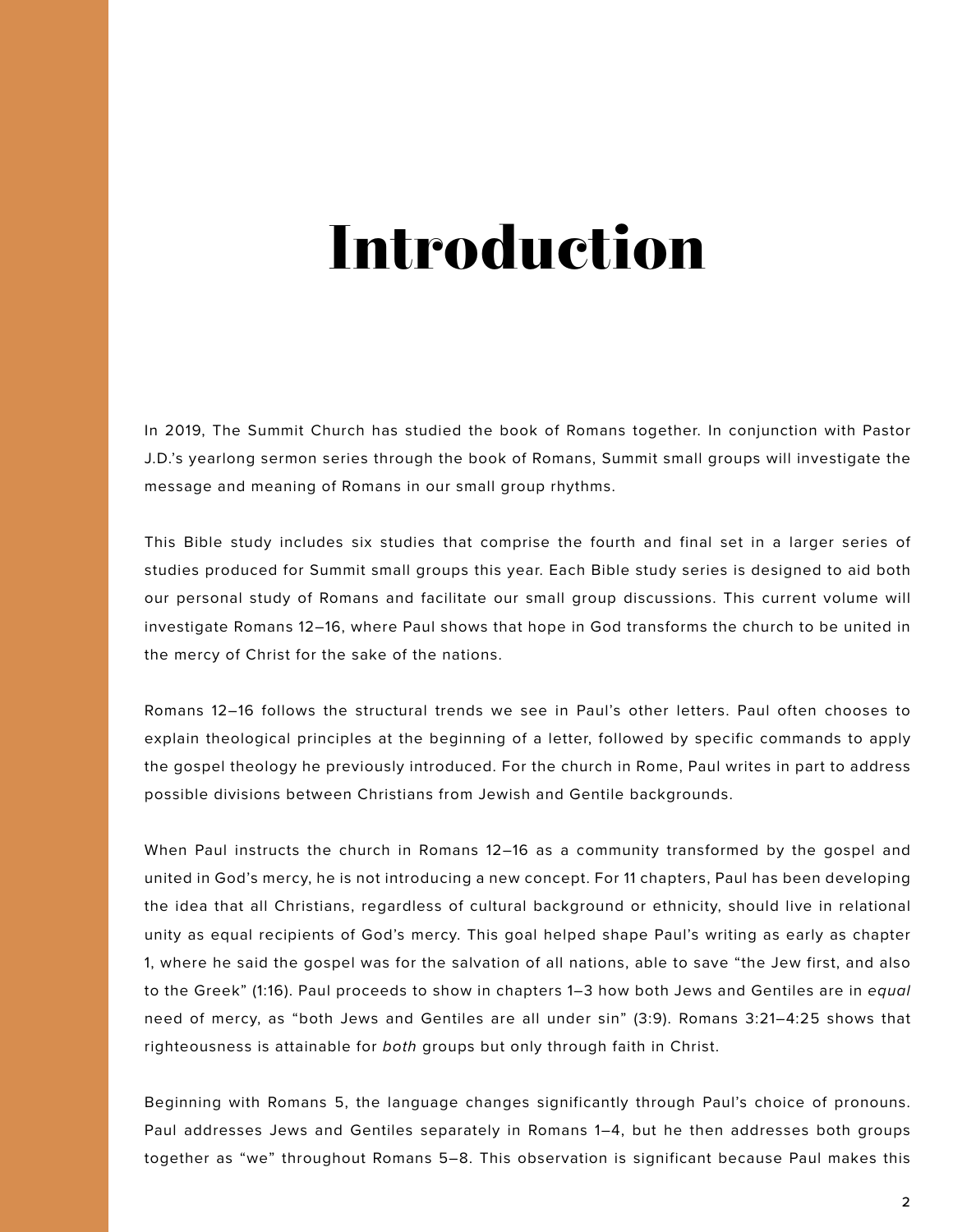shift *before* he describes the mercy of our righteous God to unite sinners to himself by grace through faith in Jesus Christ (Romans 5–8). Thus, the use of "we" signifies that God's grace for all believers becomes our basis for unity in the church. Then, Romans 9–11 details how both Jews and Gentiles will be grafted into the same family of God together, as God's plan of salvation comes to full fruition.

In Romans 12–16, Paul fleshes out what a transformed community looks like. Notice that these chapters are not merely about individual transformation but a transformed *community*. We see this emphasis on community starting in the first verse. In view of God's mercies, Paul urges us, saying "present your bodies as a living sacrifice" (12:1). Pay attention to how Paul connects "bodies" (plural) to "a sacrifice" (singular). Paul's emphasis on unity in the body becomes even more overt in verse 5: "We who are *many* are one body in Christ and individually members of one another" (emphasis added). The many are all united *in Christ*, and, therefore, united to one another.

Paul proceeds to describe this transformed community in the remainder of his letter to the Romans. The transformed community is a people marked by a genuine love for one another (12:9–10; 13:8–10; 14:15; 15:30). In this community, each individual uses his or her gifts to serve the whole body (12:3–8). They don't retaliate evil for evil but seek the good of all, even of their enemies (12:17–21). They are people who live in harmony and peace with others in society, including God-ordained authorities (12:16–13:10). They are jealous to protect their unity in Christ, so they don't pass judgment on one another regarding personal convictions and preferences (14:1–23). Instead, they support one another, and the "strong" bear with the "weak." Just as Christ welcomed all (both Jews and Gentiles), they accept one another for the glory of God (15:7–13). They are all co-workers in Christ, even willing to risk their lives for one another (16:3–16). They jealously guard their unity by distancing themselves from deceitful teachers of false doctrine (16:17–18). This community is devoted to God's mission: the obedience of faith among all the nations (1:6; 16:26; cf. 15:14–29) for the sake of God's glory (16:27).

As we study Romans 12–16, let us all—as one church—present our many bodies to God as one living sacrifice. Let's ask God to unite us as a body and mold us into a church that looks more and more like the transformed community we see in Romans 12–16.

### **How to Use This Guide**

Each study begins with some key verses and key principles for each passage, followed by a devotional introduction to prepare our hearts and minds. Then, the Study Guide section incorporates a series of questions specifically designed to help us engage the text of Romans in personal study and small group discussion, according to the H.E.A.R. method of Bible study:

- **● H**ighlight: Read and observe everything in the passage.
- **● E**xplain: Based on your reading, discover what the passage means in its context.
- **● A**pply: Understand how the meaning of the passage affects your life.
- **● R**espond in Prayer: Pray God's Word back to him, asking to believe, share, and put the Bible into practice in your life and relationships.

Work on these exercises at any time throughout the week. Some may find it helpful to work through the exercises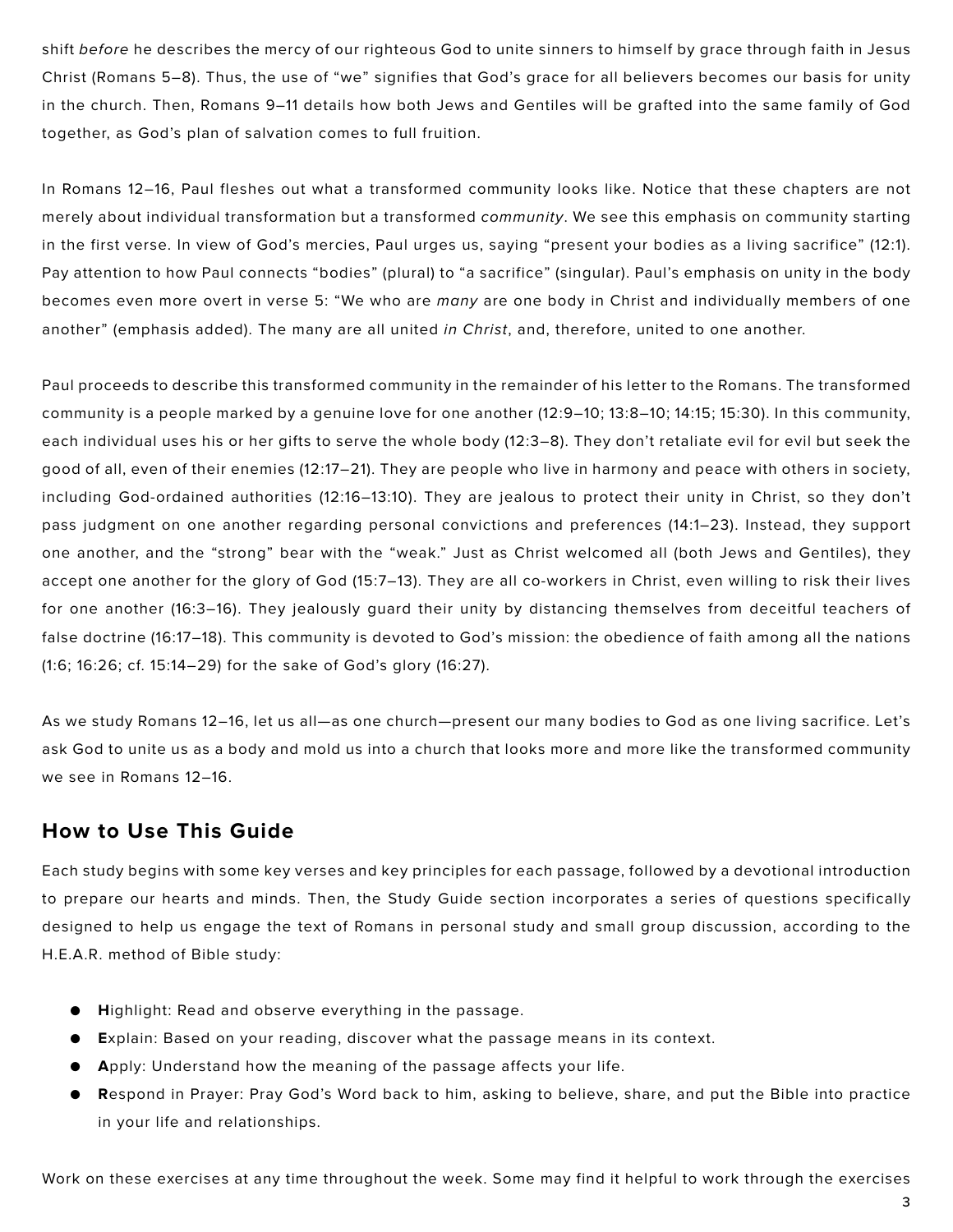in sections—such as two or three blocks of 15 to 20 minutes each, while others may want to study the whole passage in one, hour-long sitting. Whichever approach you choose to take, please answer the exercises before your small group meeting. In small groups, we'll discuss our answers to the Bible study questions together. To maximize our study of God's Word and the impact it can have on our lives, we encourage everyone to work through all the questions in each of the six weekly studies, but small group leaders may choose to focus on some questions more than others.

In addition to the resources in this booklet, we also encourage you and your small group to take full advantage of the following Romans-specific resources.

### **Discipleship Group Guides**

As part of the Summit small group rhythms, we will produce Discipleship Group (D-group) guides throughout the year to assist your group in applying the truths of the gospel and the messages of Romans, encouraging us to grow deeper in fellowship and accountability.

### **Romans Scripture Journal**

The Romans Scripture Journal is another special-edition resource from The Summit Church to aid your study of Romans in a few specific ways:

- The journal features larger font with extra spacing, wide margins, and blank pages and is designed to give you space to take notes and process what God is saying to you through his Word.
- The journal identifies key terms in bold that correspond with expanded definitions in a glossary at the back of the book.
- The journal includes recommended memory verses from each chapter of Romans, making it easier to hide God's Word in our hearts (Psalm 119:11).

You can find the journal at **summitchurch.com/resources**.

### **Bible Reading Plan**

Encounter God by reading his Word every day in 2019. In order to help us make daily Bible reading a priority, we have released a daily Bible reading plan for the people of The Summit Church. Our reading plan usually covers one chapter per day, and our scheduled readings allow us to read Romans in its entirety three times throughout the year. The 2019 reading plan also features many books with connections to Romans. Some books represent Scriptures quoted by Paul in Romans (e.g. Genesis, Psalms, Isaiah), while other books represent related themes (e.g. Galatians, James, Hebrews). Join thousands of brothers and sisters in Christ at The Summit Church as we encounter God each day through our 2019 Bible reading plan. You can find the plan at **summitprayer.com/reading**.

### **Additional Romans Resources**

For even more resources, The Summit Institute has provided a list of recommended Romans resources to meet a variety of ministry needs. Visit **summitrduinstitute.com/romans**.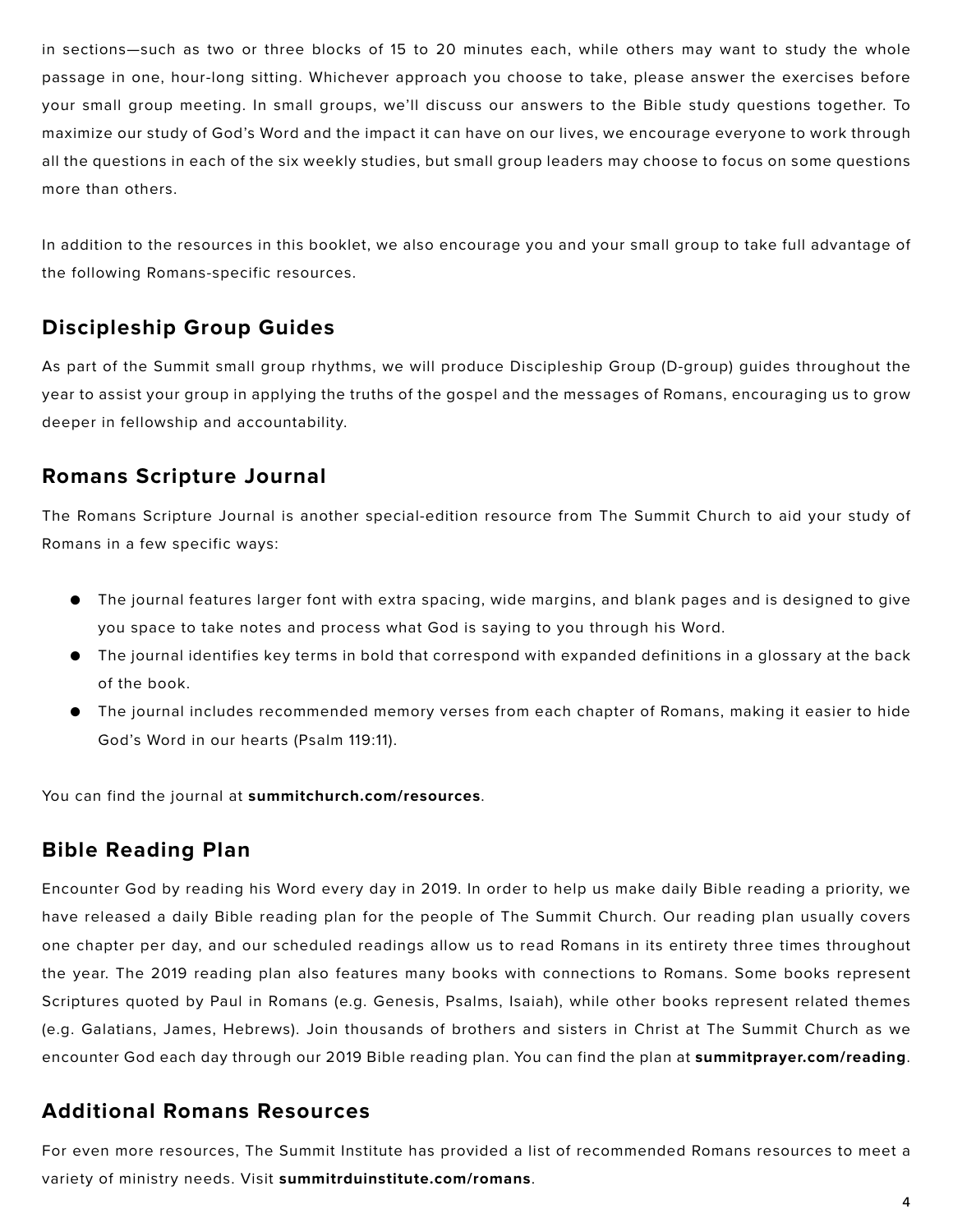# **Week One: Romans 12:1–21**

### **Key Verse**

● "Therefore, brothers and sisters, in view of the mercies of God, I urge you to present your bodies as a living sacrifice, holy and pleasing to God; this is your true worship. Do not be conformed to this age, but be transformed by the renewing of your mind, so that you may discern what is the good, pleasing, and perfect will of God." - Romans 12:1–2 (CSB)

### **Key Principles**

- Living each day in worshipful response to God is the logical response to the mercy God has shown us in Christ.
- We will be changed as we learn to think according to God's will—clinging to what is good, actively using our gifts for the benefit of the body, and showing love toward all people, without hypocrisy.

### **Read**

If you could change anything about yourself right now, what would it be? Another word for change is transformation, and it's not uncommon for any of us to desire some type of transformation—as long as we get to call the shots. If we can remain in control, change seems desirable. We live in a world of self-help, where anyone can tap into the resources of the self, and transformation is available to everyone.

Paul presents a different model for transformation in Romans. God is the one who transforms hell-deserving sinners (1:18–3:23) into God-worshiping saints (5:1–6:23). God changes us by uniting us to Christ through his death and resurrection (6:1–12). Jesus doesn't merely take the penalty of our sins (3:21–26), but he also grants us his Spirit to battle the power of sin in our lives (8:1–12). The Holy Spirit changes our hearts. He puts sinful desires to death and gives us holy desires for God (8:9–16). Contrary to self-help, Romans shows that God provides the power, the means, and the goals for transformation.

But what is our part in transformation? How exactly do we change? Romans 12–13 answers that question by continuing a line of thought that begins much earlier in Romans. The book of Romans presents an absolutely righteous God (1:17). This God is not merely to be studied but he is to be hoped in (5:1–8; 8:18–24). We can hope in him because he is forever faithful and true (3:1–8). We can trust that he will never lie, never do wrong, and always come through on his Word (Romans 9–11). When we trust God, we will want to dedicate all of ourselves to him (12:1–2). Transformation comes through knowing, trusting, and obeying God.

Paul begins Romans 12–16 by calling Christians to live for God as "living sacrifices" (12:1). **Living each day in worshipful response to God is the logical response to the mercy God has shown us in Christ.** When we recall and consider that our lives rest on God's mercy, we no longer try to earn his acceptance or righteousness nor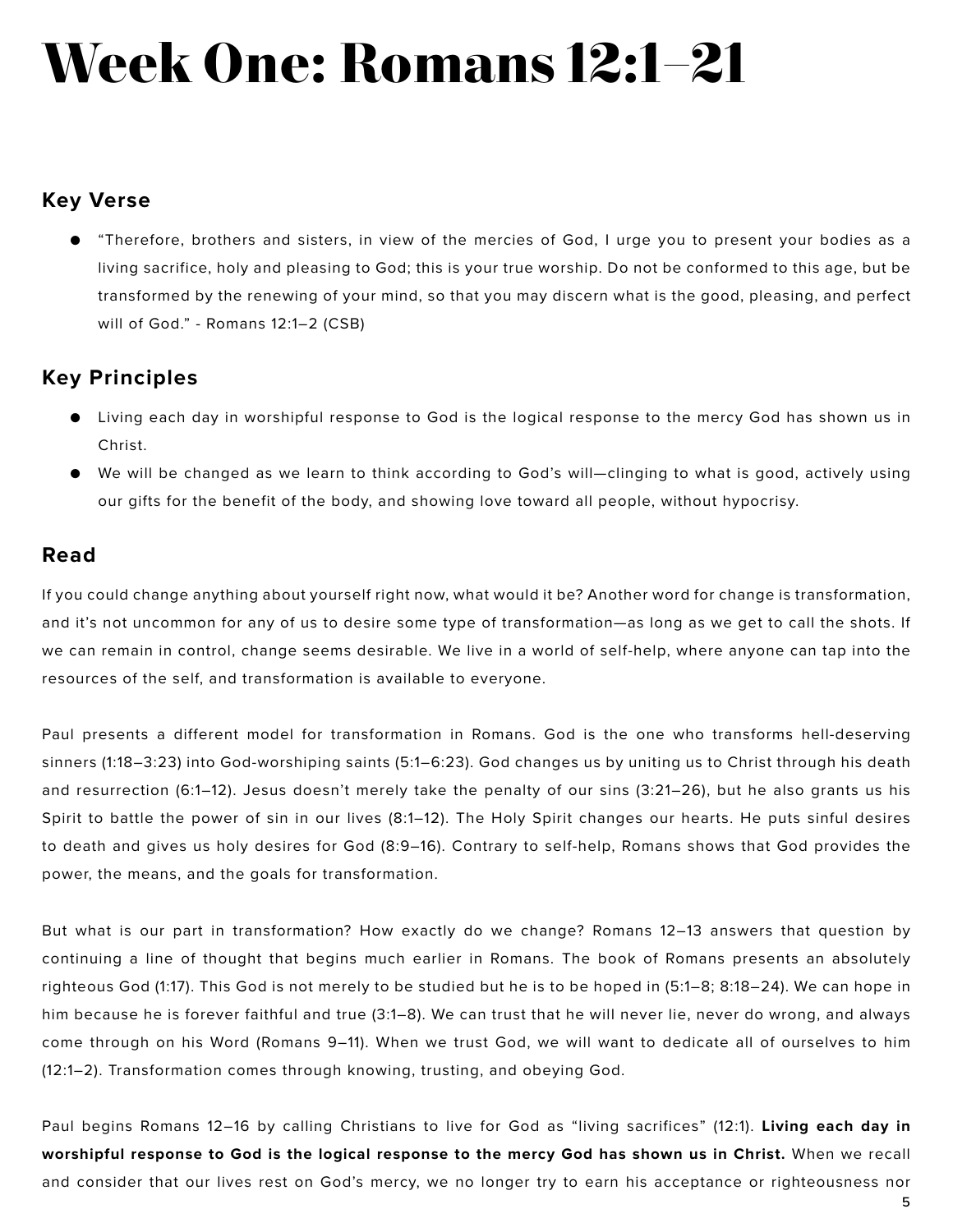do we disregard his kindness by continuing to sin. We do not deserve the life that God has given us, so it is only reasonable that our lives should belong to him for his glory. That is why Paul calls this living sacrifice our true act of worship (12:1).

When we live this way, we do not conform to the ways of the world (12:2). As we saw in Romans 1, the world has suppressed God's truth, not honoring him as Creator (Romans 1:18–32). Our world has exchanged God's truth for its own definition of good and follows ungodly passions rather than conforming to God's will. Those who are living sacrifices, however, present themselves to the Creator to be transformed and conformed to his likeness and his purposes. Our lives are not our own (1 Corinthians 6:19–20), and this life of sacrifice looks to God for purpose, fulfillment, direction, and authority.

The hard part comes when we try to discern what God's purposes for us actually are; we struggle to identify God's will. In Romans 12:2, Paul defines God's will as "what is good, pleasing, and perfect." Instead of suppressing the truth (Romans 1:18–32), Paul calls the Roman church to discover God's will by testing. The Greek word for discern (12:2 CSB) means to *determine worth or value by putting to the test.* What does such testing look like in our everyday lives? It means we test our decisions against the truth of God's Word so that—in the everyday decisions of life—we prayerfully make choices that glorify God, honor his character, and advance his plans for the world.

If we are thinking according to God's will, we will assess ourselves correctly in relation to God and others. In Romans 12:3–8, Paul uses an analogy of the human body to illustrate how Christians function together in harmony as the body of Christ. Just as our human bodies are comprised of different parts all working together, the diverse members of the church—each having different gifts and abilities—are meant to work together as one body of Christ.

Paul then describes the life that is pleasing to God by exhorting Christians in verses 9–21 to live as a unified body in specific ways, as united recipients of God's mercy. First, Paul says love should be "without hypocrisy" (12:9), meaning that our outward actions should match our inward thinking. This goes hand in hand with the second command: "Detest evil; cling to what is good" (12:9). As Christians, we must knit ourselves to what is good, living a life in line with God's revealed truth. Because of God's undeserved kindness to all of us in Christ, the genuine love of God for us in the gospel is to be shown toward everyone (12:18). We may be tempted to dismiss people who embarrass us, drain our energy, or get under our skin. However, reflecting on God's mercy toward us should renew our thinking toward those we naturally push away, to the point we seek to serve even our enemies (12:20). If we could not earn our righteous standing before God, how can we require others to earn love from us?

After all, Christ did not retaliate when he was wrongfully harmed; he entrusted his circumstances to God the Father as Judge. Likewise, Christians should follow Jesus and refrain from taking revenge into their own hands because God will soon return to judge everyone (12:19–21). As for us, we are responsible to show genuine love toward all humans who, like ourselves, are equally dependent on God's mercy.

God, in his mercy, has made us righteous through faith in Christ's work. We please God by *continuing in faith* as a living sacrifice—presenting our lives, which he has spared, to him in worship. **We will be changed as we learn to**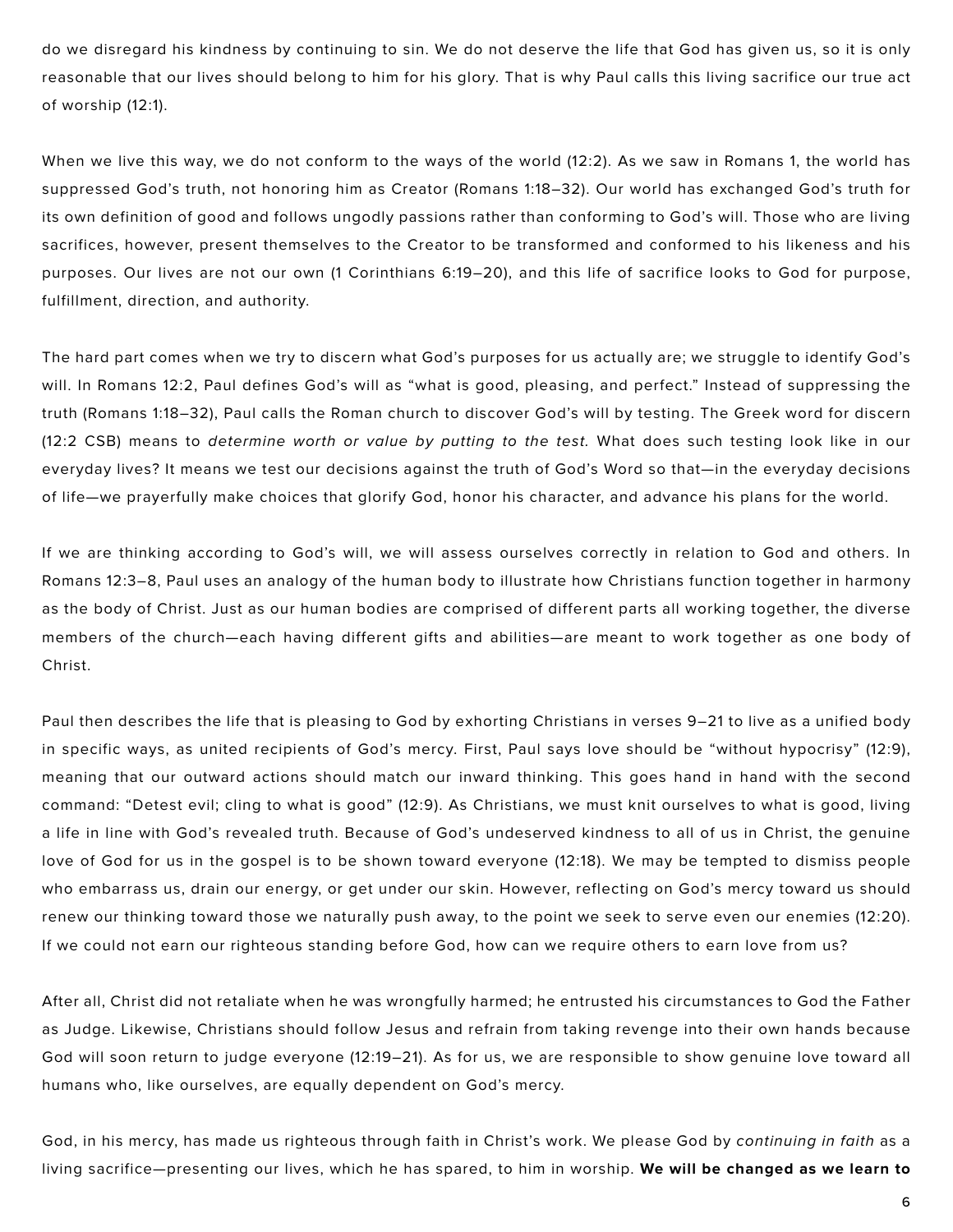**think according to God's will—clinging to what is good, actively using our gifts for the benefit of the body, and showing love toward all people, without hypocrisy.** This is the way of Christ. This is the way of a life lived for the glory of God.

# **Study Guide**

The following study questions are meant to help us wrestle with the text of Romans and see how the gospel displays God's righteousness. Set aside some time this week to meet with God and answer these questions for yourself. Complete each question before your weekly small group meeting. Then, when you gather with your small group, be prepared to discuss your answers together.

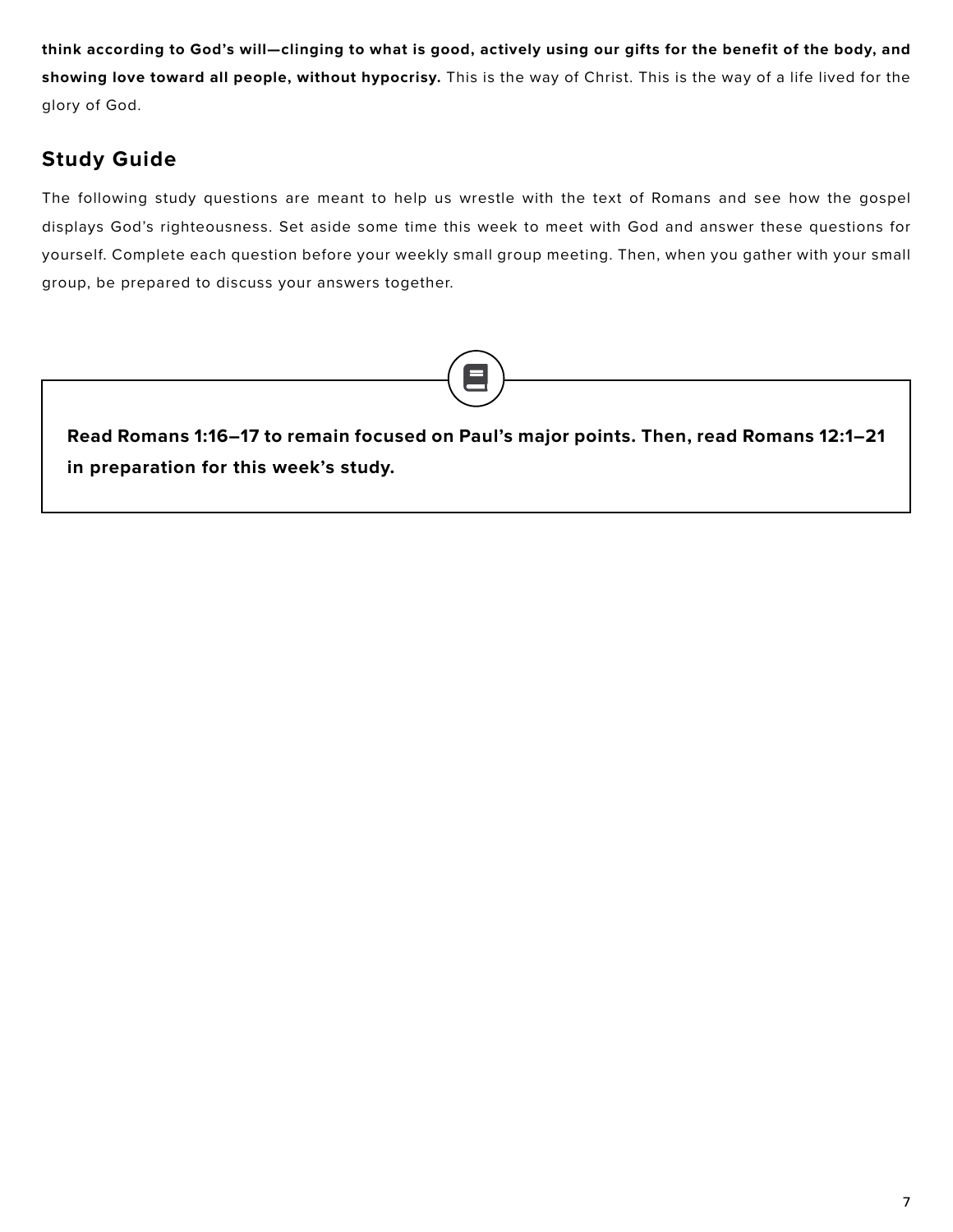# **H**ighlight

Circle all the conjunctions in this passage (words like "therefore," "so that," "for," or "because").

Make a list of all the commands in Romans 12.

From the list above, put a star beside all the commands that have to do with our relationship with other people.

Highlight any Old Testament quotations in Romans 12. Where are they from? Go back and read those verses in their Old Testament context.

### **E**xplain

Explain how the conjunctions from question 1 impact our understanding of Romans 12. Focus especially on the "therefore" in 12:1.

Revisit the list of commands from Romans 12 in question 2. Paul expects his readers to follow these instructions. Why are Christians called to pursue these behaviors?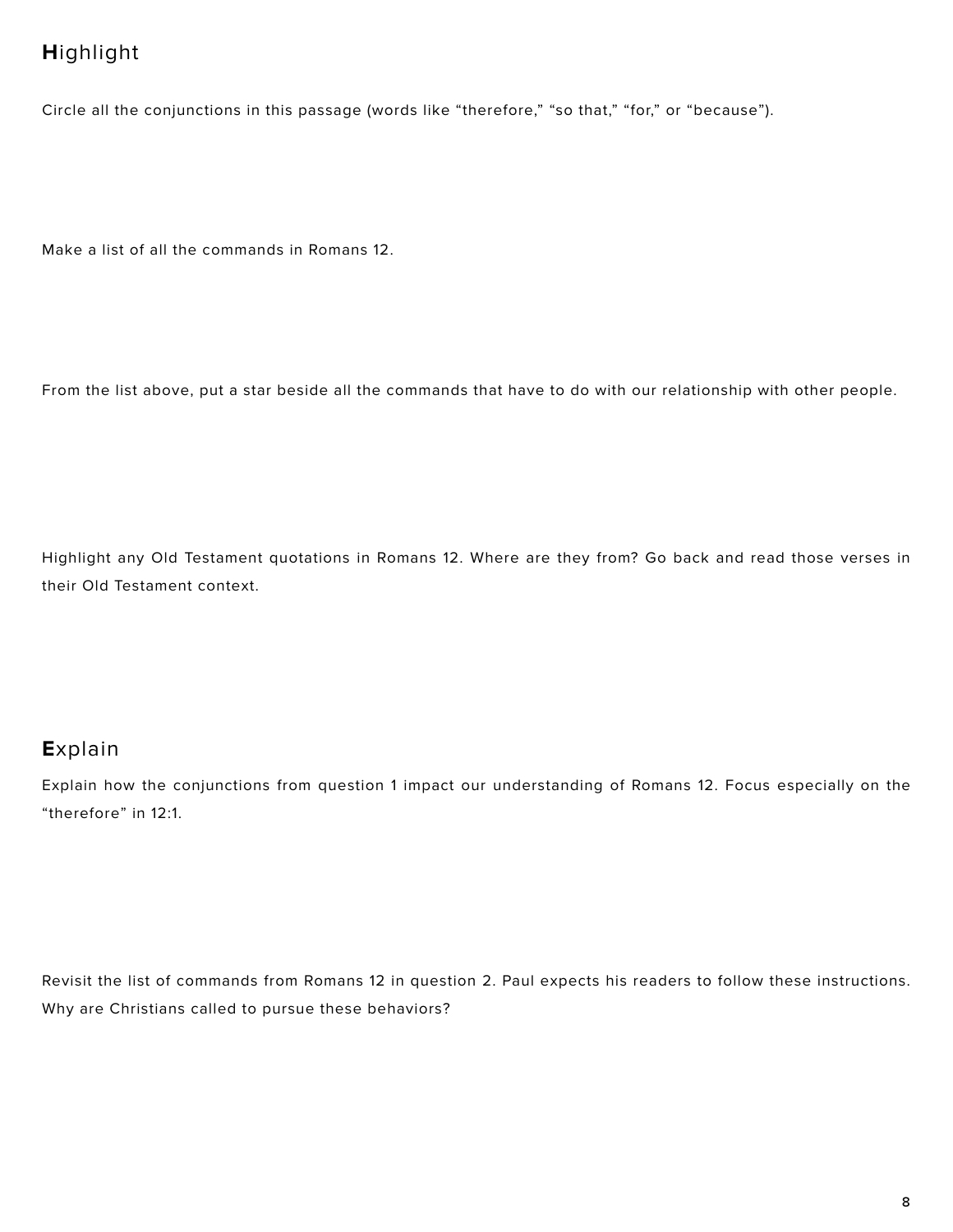In your own words, summarize the teaching that Paul is drawing from the Old Testament quotations.

What is the difference between mercy and grace? Use a dictionary if needed. Why is God's mercy, instead of grace, the proper motivation for us to present ourselves as a living sacrifice to him in Romans 12:1?

### **A**pply

In what ways are you being "conformed to this age" (12:1–2), and what would it look like for you to live as a "living sacrifice" to the Lord in these areas?

In the list of practical commands given in verses 9–21, which do you find most difficult to obey and why?

Our total devotion to God has radical implications for our relationship with everyone around us, particularly in the body of Christ (12:5). What are some specific ways you struggle to live in harmony with others? What would it look like for you to take practical steps of repentance?

According to Romans 12:9–21, we are told to bless—and not curse—those who persecute us and not repay anyone evil for evil. What should our response be to the sinful actions of others? How do verses 19 and 21 clarify (and limit) our role?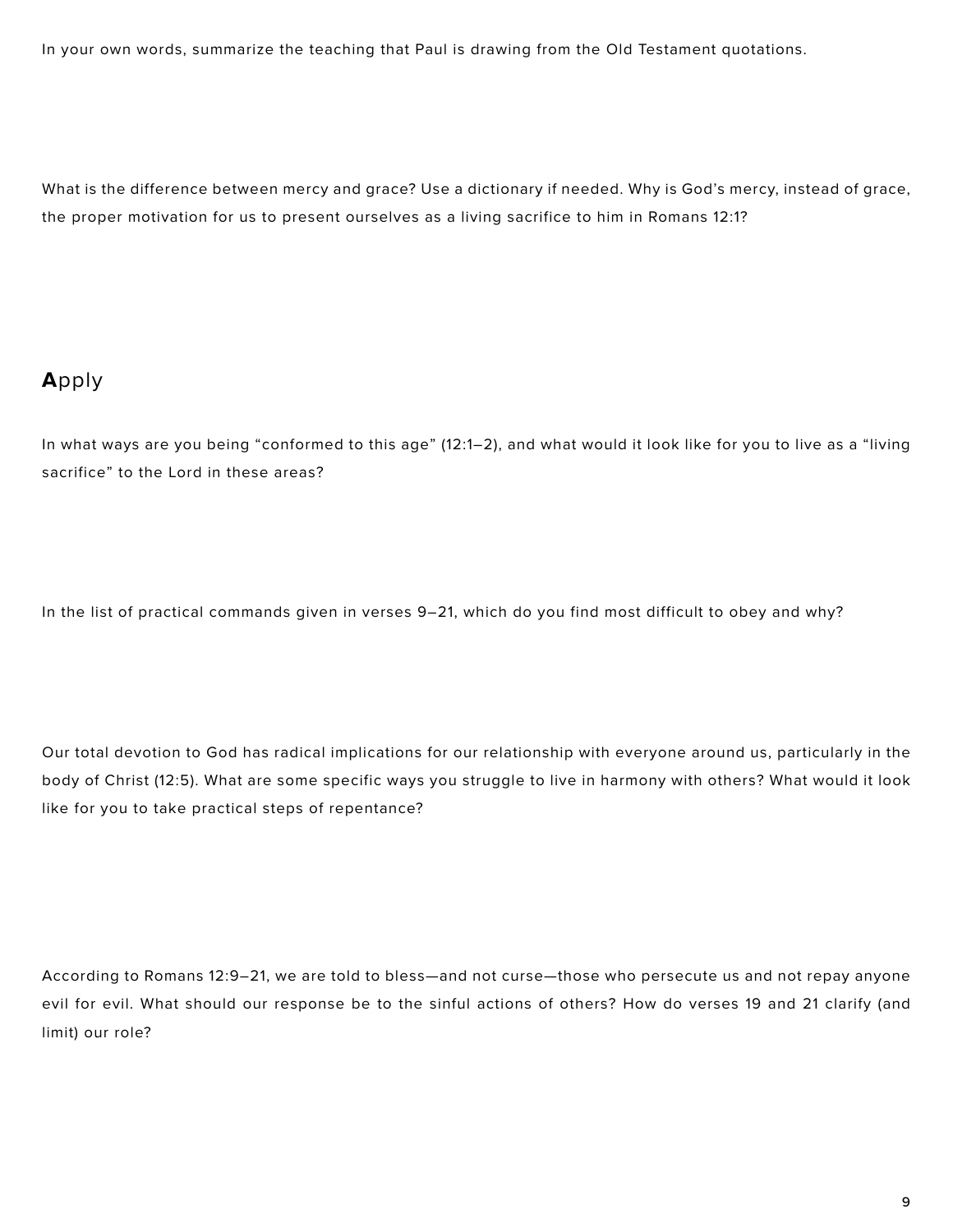### **R**espond in Prayer

Each week of this study guide will include a recommended Scripture passage that helps us focus on the faithfulness of our great God. Set aside some time this week to read through the selected passage and use the prayer prompts below as your guide. We recommend praying through this passage on your own at home and together with your small group.

#### **This Week's Prayer Passage: Romans 12:1–21**

Read Romans 12:1–21.

Pray through the following prompts, according to the A.C.T.S. method.

- **● A**doration: Praise God because his mercy runs so deep that he even extends it to his enemies (Romans 12:1; cf. 5:10). Praise God for all the ways he is righteous and deserving of our sacrifices to him (12:1–2). Glorify God because he is good and his will is perfect (12:2).
- **● C**onfession: Confess to God the ways we have been stingy and self-serving with the gifts he has given us (12:4–8). Confess to God the ways that we have thought of ourselves more highly than we ought (12:3). Ask for forgiveness for the ways that we have been vengeful in thoughts, words, and deeds (12:14–21).
- **● T**hanksgiving: Thank God for giving us unity within the body of Christ (12:3–6, 18). Thank Christ for the gifts he has given to us and for giving us a family that seeks to build us up (12:3–13). Thank God for renewing our minds and opening us up to his eternal truths (12:2).
- **● S**upplication: Ask God for help in valuing his mercy and living in view of his mercies (12:1). Ask God for a greater appreciation for our brothers and sisters in Christ and the gifts that he has given them (12:3–8). Pray for a transformed mind so that we can be instruments of peace to those inside and outside of the church (12:9–21).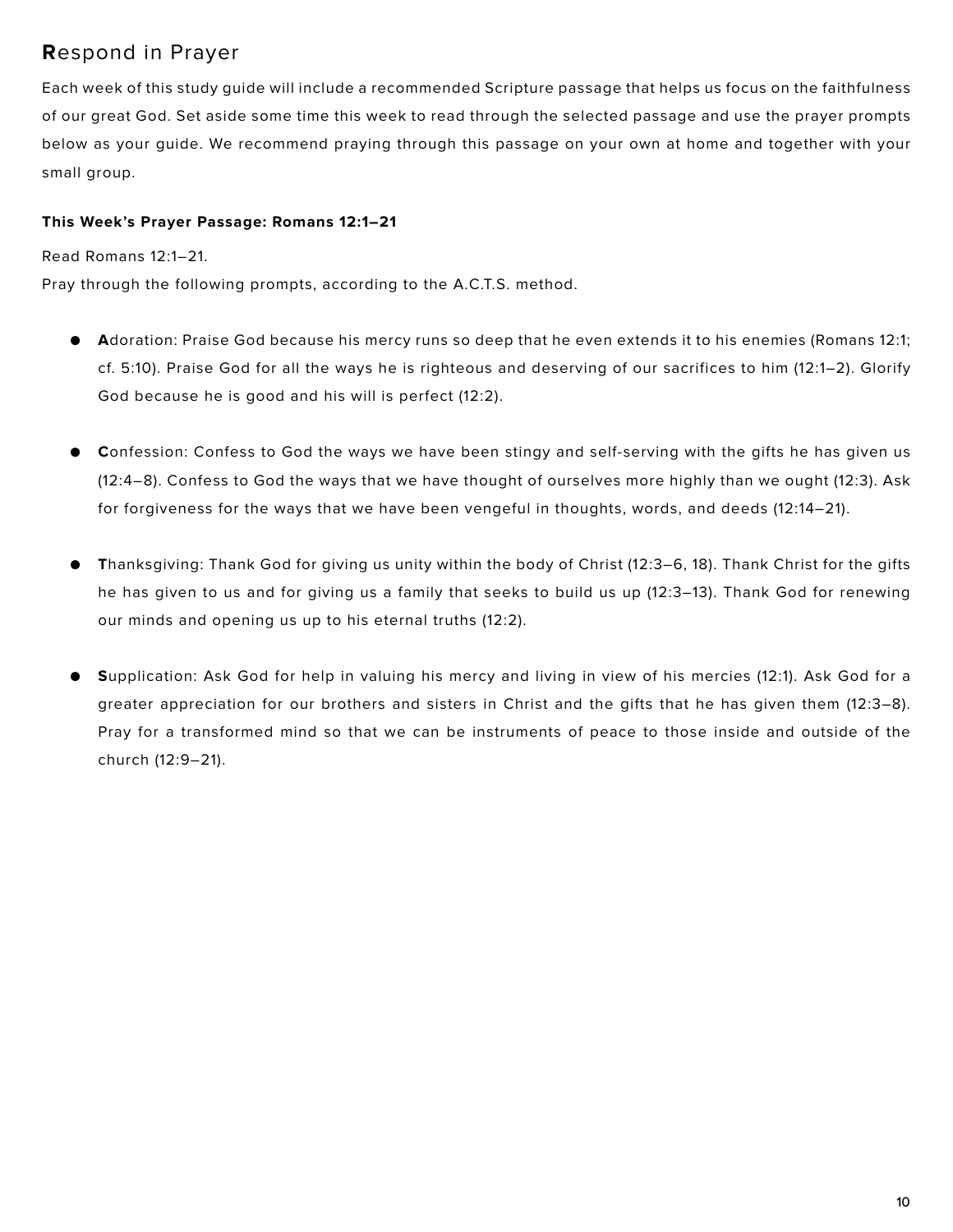# **Week Two: Romans 13:1–14**

### **Key Verse**

● "Love does no wrong to a neighbor. Love, therefore, is the fulfillment of the law." - Romans 13:10 (CSB)

### **Key Principles**

- Christians obey earthly authorities because we know that God establishes all authority, and earthly authorities are mediators of God's rule.
- Love is the fulfillment of the law.
- We should live with a sense of urgency in our obedience because the day of Christ's return is almost here.

### **Read**

When we hope in a merciful God who is forever faithful to all his promises, our whole life changes. In Romans 12, Paul began to describe the specific ways we are transformed as we dedicate all of our life to God. Romans 13 continues to describe this transformed life, and we find three points of emphasis in this chapter. First, Paul teaches us to submit to God through our submission to governing authorities (13:1–7). Next, Paul shows how love is the fulfillment of the law (13:8–10). Paul concludes by pointing us to the future, which serves as a motivation for present obedience (13:11–14).

Throughout Romans, Paul reminds us that God is ultimately in control of what happens on earth. God's sovereign rule extends over our individual lives as well as what happens in human systems of government. Since we, as Christians, know and serve God as the ultimate Authority, it might be tempting for us to disregard earthly rule. As Paul explains, Christians are to submit to all governing authorities because "there is no authority except from God, and the authorities that exist are instituted by God" (13:1). This means that rebellion against God-ordained authorities constitutes rebellion against God, which will bring judgment (13:2–3). Such verses should produce in us a healthy respect for earthly authority and fear of retribution if we break the laws of our government.

To approach the same idea from a different angle, all authorities—whether they know it or not— are ultimately God's servants. **Christians obey earthly authorities because we know that God establishes all authority, and earthly authorities are mediators of God's rule.** In other words, our respect for earthly authorities brings honor to God. Thus, Christians are to give people what is due to them whether it be taxes, tolls, respect, or honor (13:7).

Paul's teaching about authority does not fit naturally with the spirit of our times, as our society tends to celebrate individual freedoms and rebel against governing authorities. Some people even equate authority with corruption, oppression, and abuse of power. We might be eager to spend the majority of our time discussing situations where Paul's teaching does not apply. However, we should acknowledge the general principles that are clear in this passage. All authorities (whether good or bad) are only in place by God's sovereign will. Additionally, no one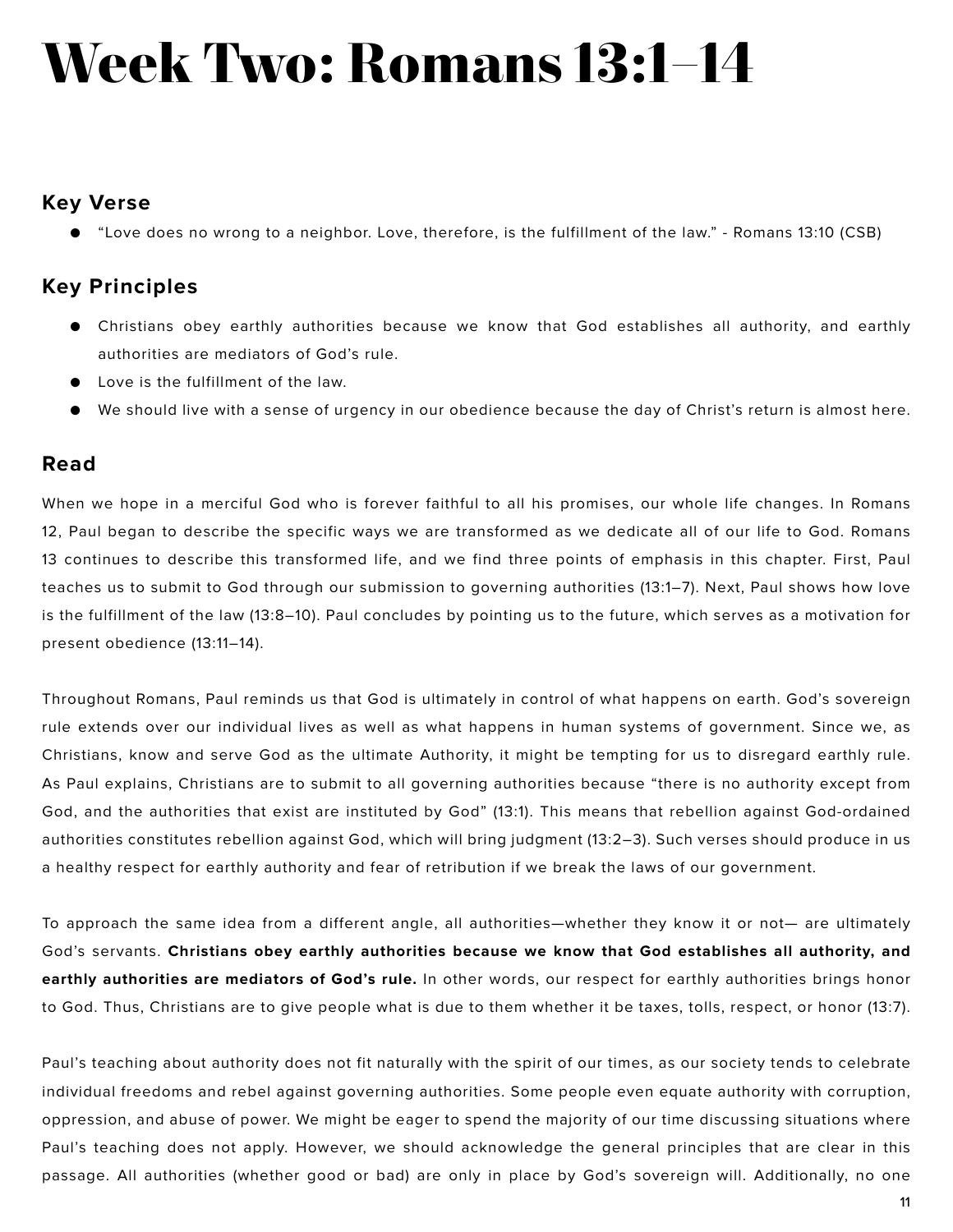exercises authority perfectly except God. God has called us to obedience to him through our submission to the governing authorities. This means if an authority requires us to sin against God or go against God's Word, it is always right to obey God first. If obeying God rather than human authority brings us negative consequences, we should be willing to trust God as we endure unjust suffering. At the same time, Paul's general point remains: God calls for our obedience to the authorities he has placed over us.

Paul transitions to the subject of love in 13:8, which he already emphasized in chapter 12. Paul explains that **love is the fulfillment of the law.** Paul's teaching here reminds us of Jesus' teaching on the "greatest and most important command" (Matthew 22:37–40). All of the Law and the Prophets, Jesus teaches, hang on the commands to love God and love one's neighbor. If we genuinely love other people, we will not commit adultery, murder, steal, or covet—thus fulfilling the demands of the law (Romans 13:9–10).

In the final verses of Romans 13, Paul orients our obedience on earth to our future salvation in Christ. Paul's list of commands from Romans 12 extends into Romans 13:1–10. As Paul concludes chapter 13, he references Christ's return in 13:11. This is Paul's way of explaining to the church, "Obey all of 12:1–13:10 because the end is coming soon." Indeed, **we should live with a sense of urgency in our obedience because the day of Christ's return is almost here (13:12).** The image of putting off and discarding communicates a turning away from sinful patterns of behavior. On the contrary, we are to "put on the Lord Jesus Christ" (13:14). Paul warns us to make no provisions for our sinful desires. Furthermore, Paul's emphasis on turning from sinful behaviors to godliness corresponds to the theme from the beginning of Romans 12–13: not being conformed to the world but being transformed in Christlikeness (12:1–2).

Romans 12–13 provide a guide for how we should think about transformation. What part does submission to authorities play in our vision for personal change (13:1–7)? How important is loving others in how we desire to be transformed (13:8–10)? And how can what God has promised us in the future give us a sense of urgency in our lives now (13:11–14)? Our striving to obey these commands is a sign that the Spirit is transforming us. We are not passive in the work of transformation, but the power to change comes ultimately from God.

### **Study Guide**

The following study questions are meant to help us wrestle with the text of Romans and see how the gospel displays God's righteousness. Set aside some time this week to meet with God and answer these questions for yourself. Complete each question before your weekly small group meeting. Then, when you gather with your small group, be prepared to discuss your answers together.

**Read Romans 1:16–17 to remain focused on Paul's major points. Then, read Romans 13:1–14 in preparation for this week's study.**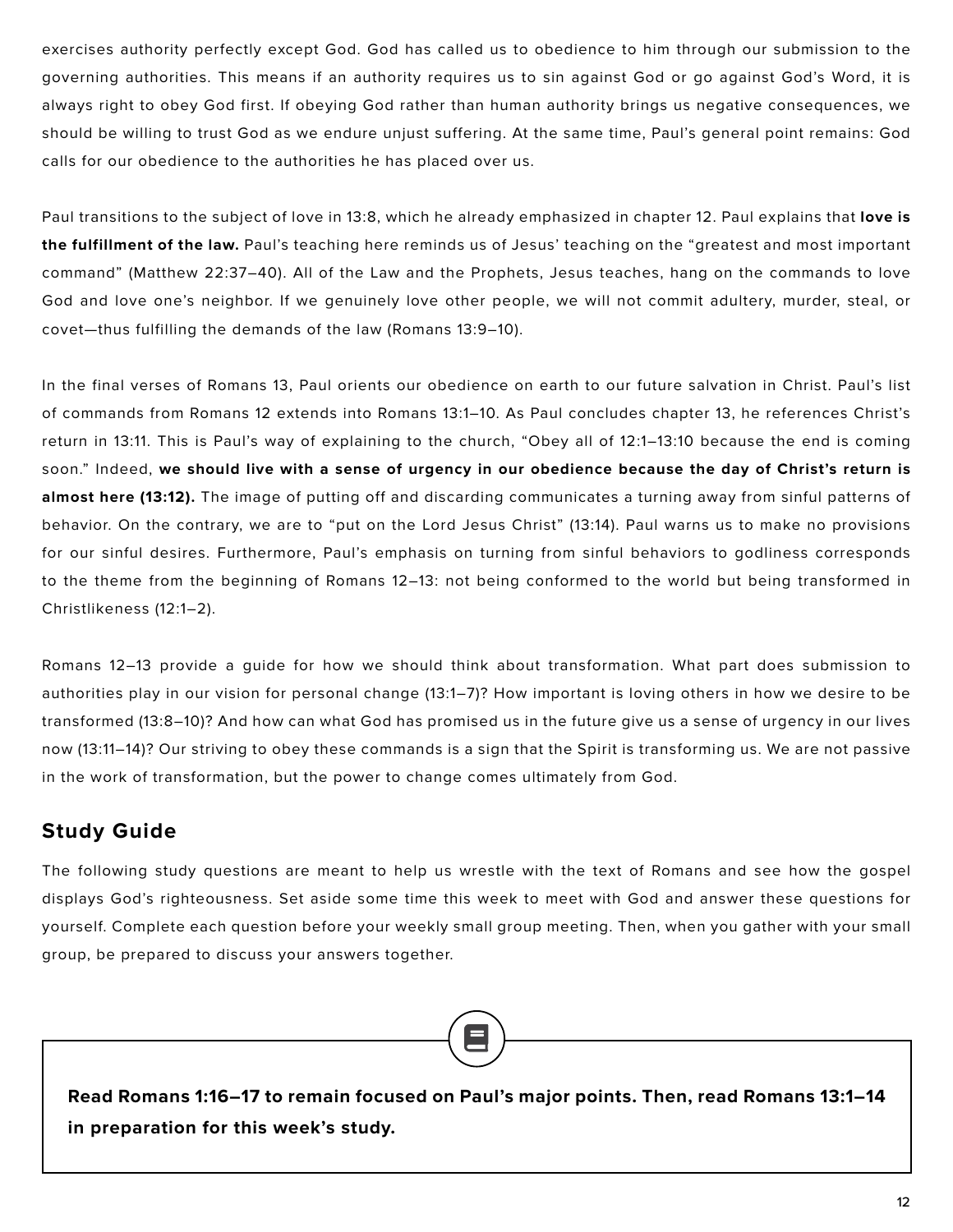### **H**ighlight

Read chapter 12 and 13 together. Make a list of words or concepts that are the same in both chapters.

Circle all the times Paul mentions God in 13:1–6. What verbs are assigned to God?

Highlight any Old Testament quotations in Romans 13. Where are they from? Go back and read those verses in their Old Testament context.

Make a list of the different types of images Paul uses in 13:11–14.

### **E**xplain

How would you explain the connection between Romans 12 and 13 in your own words?

What is the relationship between God and governing authorities?

How does the command to love fulfill the requirements of the law?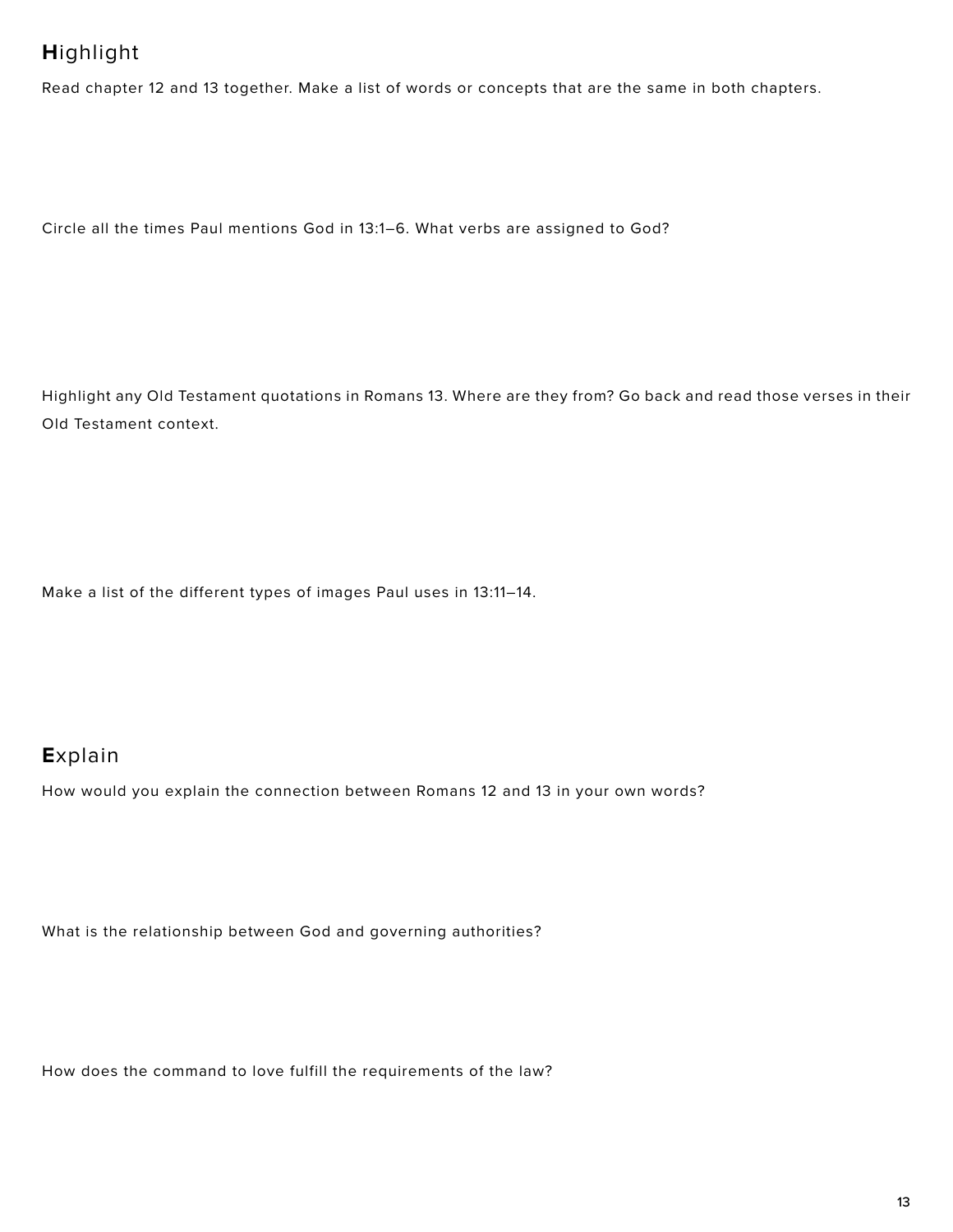Summarize Romans 13:11–14 in one sentence.

### **A**pply

Make a list of the many authorities God has placed over you. According to the truths of Romans 13, what might obedience to each of these authorities look like in both your actions and your heart?

Imagine a close friend says to you, "Christianity is not about obeying rules but about love." How would you respond to that statement in light of Romans 13?

Earlier in Romans, Paul pointed to God's past work in Christ to propel us to obedience (Romans 6). But in Romans 13:11–14, Paul points us to future realities as a reason to obey. In what areas of your life might you walk in greater obedience to God's commands because "you know the time" (13:11)?

What are some ways you are tempted to "make plans to gratify the desires of the flesh" (Romans 13:14)? What next step could you take to ask your Christian community to help you fight against these desires?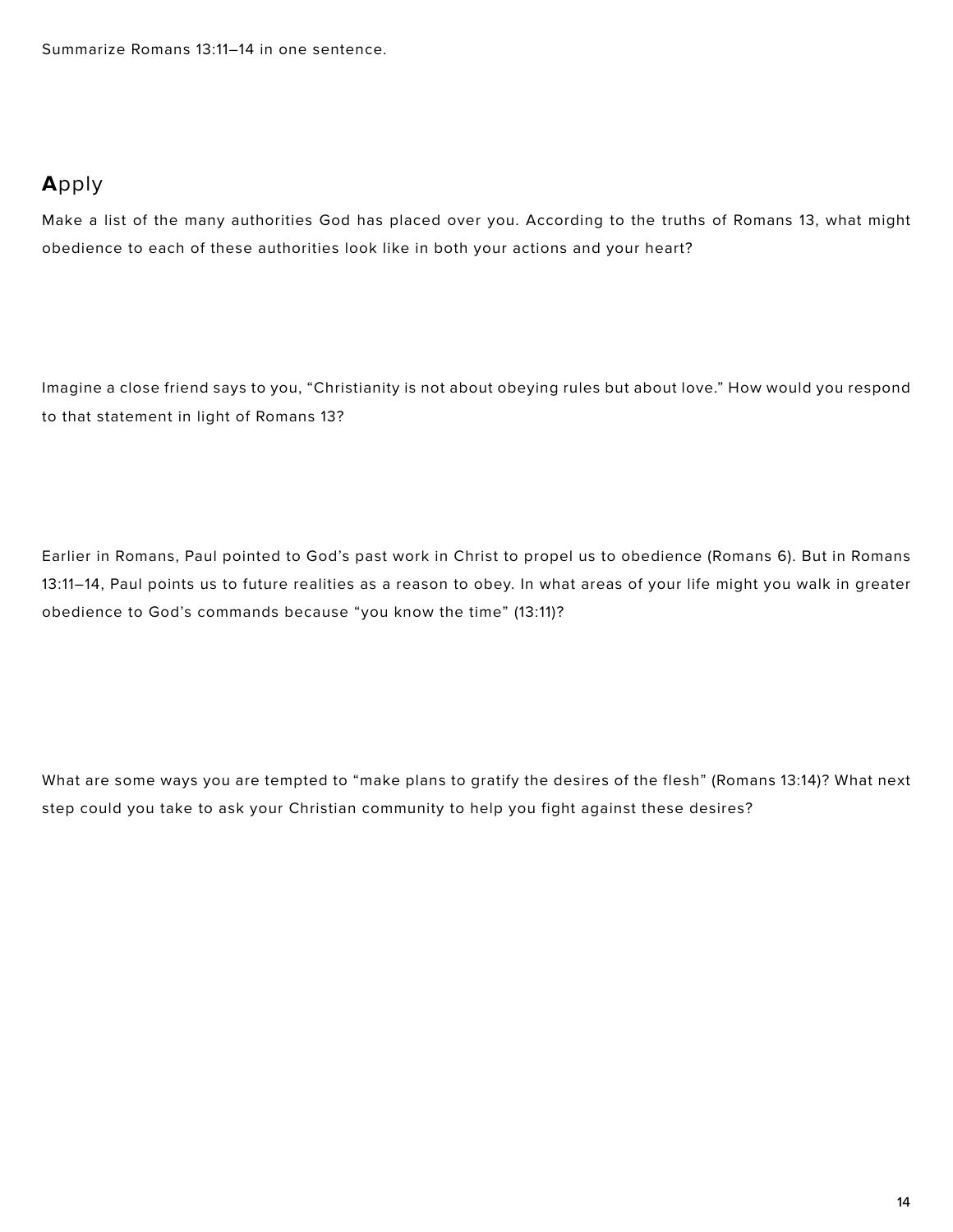### **R**espond in Prayer

Each week of this study guide will include a recommended Scripture passage that helps us focus on the faithfulness of our great God. Set aside some time this week to read through the selected passage and use the prayer prompts below as your guide. We recommend praying through this passage on your own at home and together with your small group.

#### **This Week's Prayer Passage: Romans 13:1–14**

Read Romans 13:1–14.

Pray through the following prompts, according to the A.C.T.S. method.

- **● A**doration: Praise God for being the highest and best Authority. Praise him that there is "no authority except from God, and the authorities that exist are instituted by God" (13:1). Revel in the absolute authority of God over all things.
- **● C**onfession: Acknowledge to God how we have rebelled against his authority, particularly in rebelling against earthly authorities (13:2). Confess instances of failure in loving our neighbors as ourselves (13:9). Take time to ask for forgiveness for any participation in the "deeds of darkness," whether it be drunkenness, sexual impurity, promiscuity, quarreling, or jealousy (13:12–13).
- **● T**hanksgiving: Thank God for appointing authorities over us so we can know his will for us (13:1–2). Thank him for transforming us from darkness to light, clothing us in Christ, and changing our walk (13:11–13).
- **● S**upplication: Ask God to grant us the Holy Spirit so that we trust his authority in all of life (13:1–6). Ask him to incline our hearts to a genuine love for others (13:7–10). Pray that God would grant us hope in the second coming of Jesus that gives us an urgency to kill the desires of the flesh and walk in obedience (13:11–14).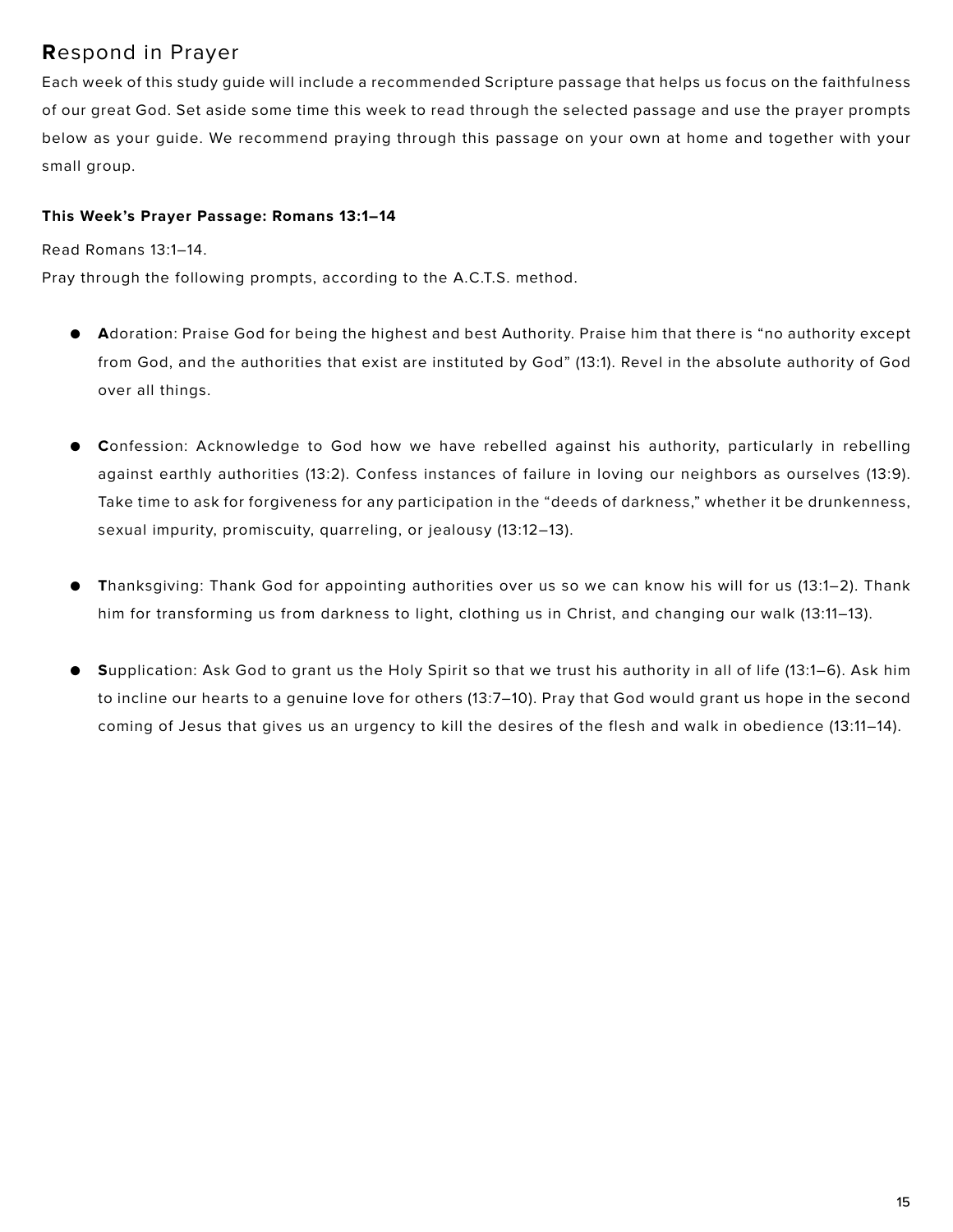# **Week Three: Romans 14:1–23**

### **Key Verses**

● "For the kingdom of God is not eating and drinking, but righteousness, peace, and joy in the Holy Spirit." - Romans 14:17 (CSB)

### **Key Principles**

- Every Christian should act in a way that seeks to honor the Lord.
- Arguing with, despising, or judging one another based on human opinions dishonors God and minimizes the work of Christ on our behalf.
- When our convictions are rooted in Christ—in God's Word and our love for others—the church can, and will, be unified.

### **Read**

Think about two cultures, families, or societal classes that haven't blended together well. American churches, for example, have long struggled to find unity in a nation with a history of racial divisions.<sup>1</sup> Sunday mornings are still separated significantly along ethnic lines, as Christians of different backgrounds worship in different places. What is happening now is not an exact analogy to what was happening in Paul's day, but thinking about both situations helps us to understand the cultural climate of the New Testament and how we can apply Paul's letter to our current context.

Inside the Roman church, cultural practices and preferences divided Christians from Jewish and Gentile backgrounds. Instead of accepting one another as God has accepted them, varying opinions regarding what to eat and how to throw a party were met with judgment and disdain. Arguments justifying one's own actions and condemning those who differed were prevalent. Paul seeks to address such issues in Romans 14 with the gospel of Jesus Christ.

Paul explains repeatedly throughout Romans 1–11 that a life pleasing to God is only possible through the cleansing, sacrificial blood of Christ. Now, in chapter 14, Paul directly addresses the divisions within the church, building on the foundation of the first 11 chapters. Both groups, Jews and Gentiles, had disagreements over how to act in ways that reflect God's righteousness, and in their disputes, they had forgotten what brought them together in the first place: the righteousness of Christ.

There are two sides to every dispute. Within Romans 14, Paul uses the terms "weak" and "strong" to differentiate between two groups of Christians. By this, Paul is not implying that one is better than the other. The term "weak"

<sup>1</sup> For further reading, see Michael O. Emerson and Christian Smith, *Divided By Faith: Evangelical Religion and the Problem of Race in America* (New York: Oxford University Press, 2000).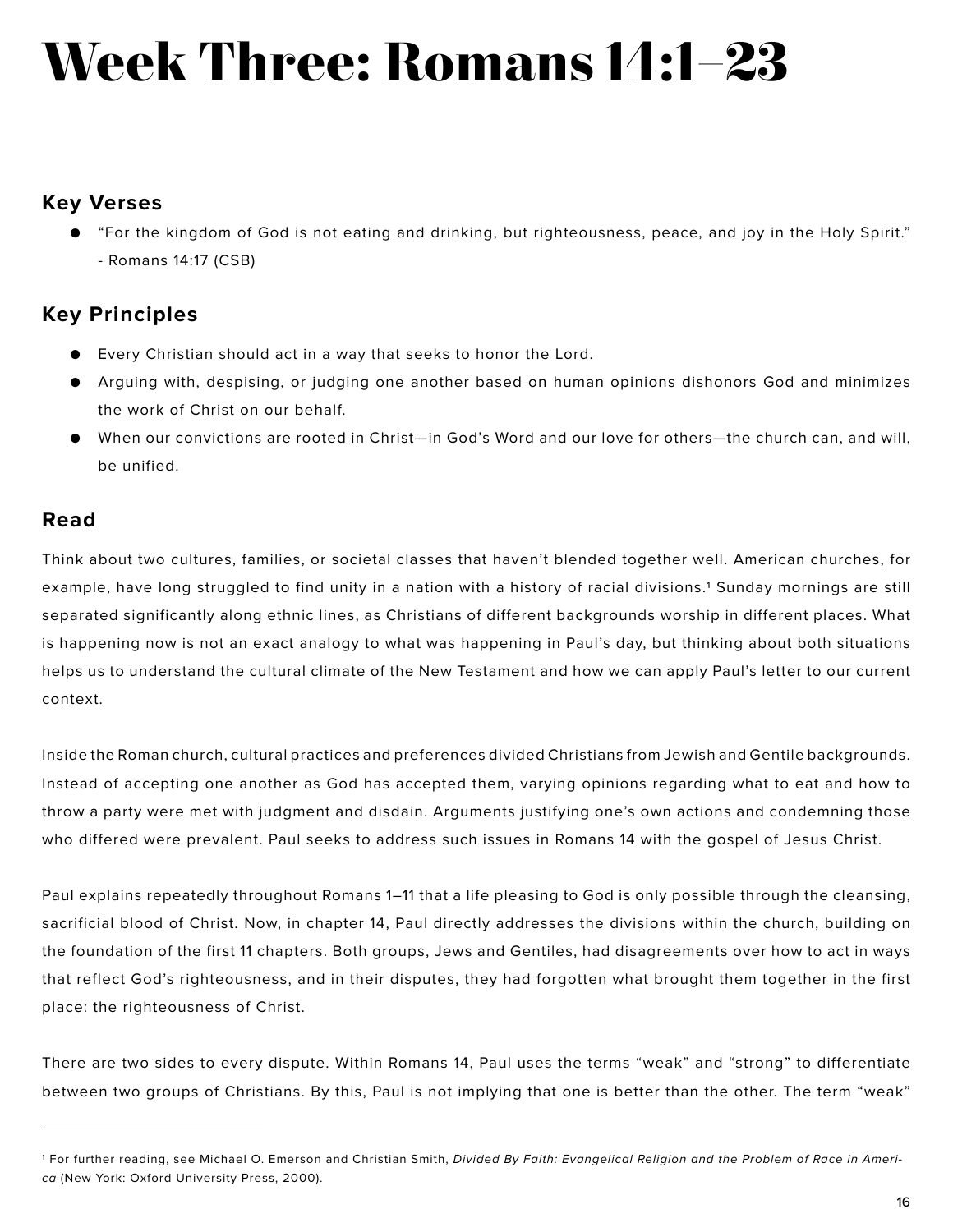refers to Christians who likely come from a culture where food was ceremonially sacrificed to false gods (1 Corinthians 10:14–22). Thus, such foods—even when they may not have been used to honor false gods—would always remind this weak group of idol worship. The weak group also wanted everyone to observe more holidays with strict religious observances. In these ways, the weak brothers and sisters found it difficult to embrace the freedom they have in Christ and see previously forbidden foods as honoring to God, and they began to view certain behaviors with a sense of legalism. The strong group, conversely, felt free to eat any type of food and to view all days as equal in God's sight.

Paul encourages *both* sides to not get hung up on these issues. One view is not better than the other. Neither set of rules is completely right. Remember, the Christian life of living sacrifice (12:1) is not about obedience to rules; it's about faith in Christ. Paul points out that both groups can continue to honor Christ with their convictions. The weak brother or sister may choose to abstain from eating certain foods or to observe certain days, the strong can do the opposite, and both groups can honor God with their convictions (14:3–5). The crucial point is that **every Christian should act in a way that seeks to honor the Lord** (14:6–8).

This is how the gospel helps us handle disputes like this. Any one of us will be tempted to spend too much time debating which lifestyle choices are most pleasing to God. When we do this, we often put too much emphasis on our opinions and forget that God is the true Judge. According to this passage, the work of God is what was accomplished in the gospel: Christ died and lived again so we could become members of his kingdom with *him* as our Lord and Judge (14:9). His kingdom is "not [a matter of] eating or drinking, but righteousness, peace, and joy in the Holy Spirit" (14:17). Followers of Christ should place their trust in *Christ's* righteousness, not their own; they should be careful not to elevate human opinion since Jesus is the ultimate Judge. He has accepted both the weak and the strong into his kingdom (14:3). Because of this, we must accept one another. **Arguing with, despising, or judging one another based on** *human* **opinions dishonors God and minimizes the work of Christ on our behalf.**

God's acceptance of us in Christ redefines what is clean or unclean. In other words, the gospel provides a new freedom in our behavior, as we are accepted by grace and not specific behaviors. This freedom in Christ will lead Christians to a variety of opinions regarding which everyday decisions are most honoring to God. Paul's goal here is that Christians not condemn one another because of their disagreements. Disagreements between brothers and sisters in Christ can be appropriate, but we should never judge or condemn one another for our respective convictions.

Indeed, Paul commands both parties not to elevate human opinions above our unity in Christ. We must not judge or despise. When we sense the Holy Spirit giving us personal convictions and preferences, let's avoid forcing our views onto others in the body. If our freedoms and practices might cause others in the body to stumble, may we be willing to lovingly set aside our freedom and abstain (14:15). As verses 18–19 explain, followers of Christ are not to allow rules about food or human opinion to come before honoring and worshiping him, or cause division between those for whom he sacrificed himself. For example, Christians can hold different opinions about worship styles, political involvement, financial commitments, or education choices. These decisions are important and should be made from a place of faith in Christ, but Christians can come to different personal conclusions without losing fellowship with each other.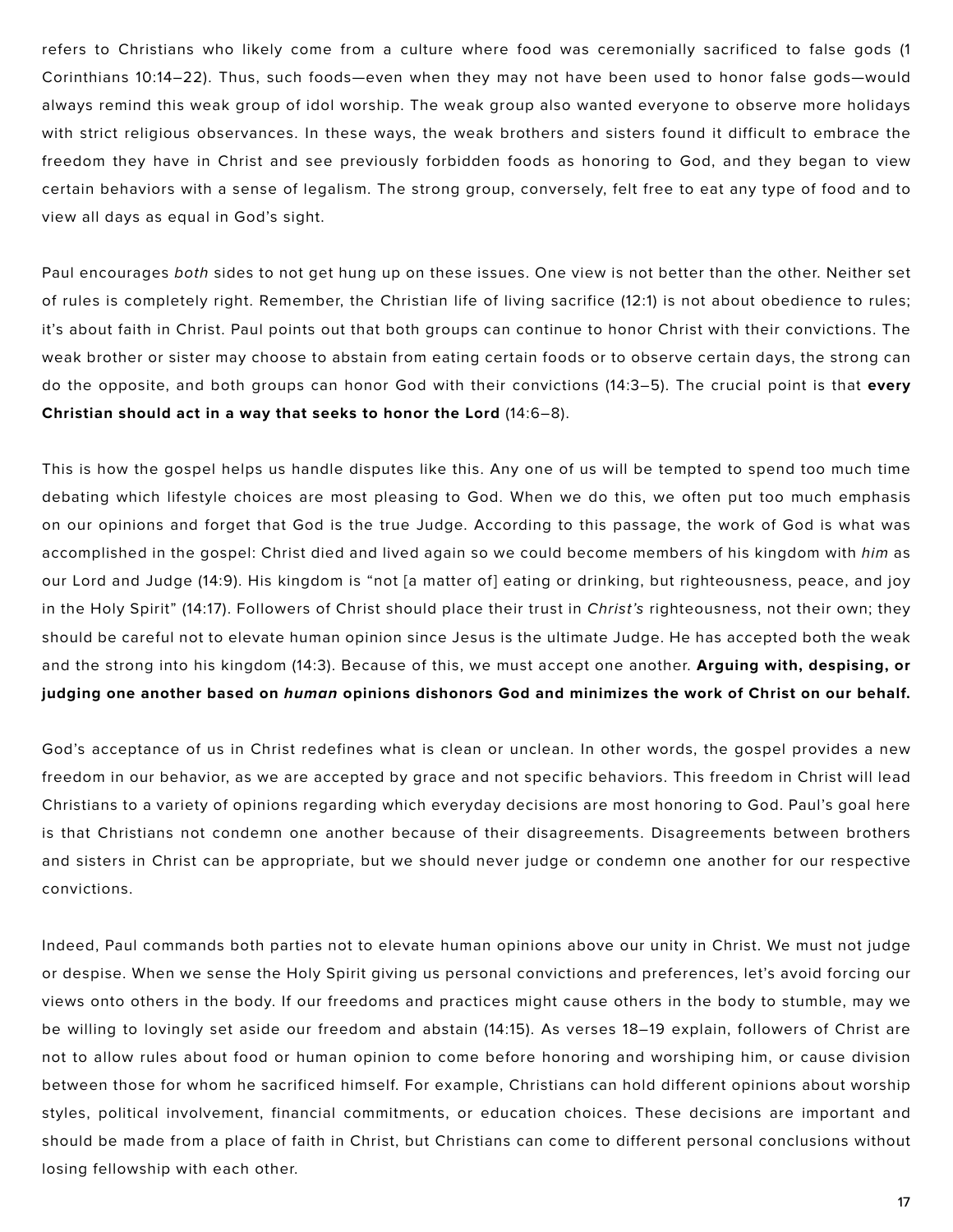Paul's words urge us to examine our convictions. Are our convictions truly from the Lord? Or are we clinging to cultural practices and preferences as a form of self-righteousness? Even with the best of intentions, no human culture gains more direct favor with God. Paul wants readers to know that Jesus is the only way to obtain righteousness. And **when our convictions are rooted in Christ—in God's Word and our love for others—the church can, and will, be unified.**

### **Study Guide**

The following study questions are meant to help us wrestle with the text of Romans and see how the gospel displays God's righteousness*.* Set aside some time this week to meet with God and answer these questions for yourself. Complete each question *before* your weekly small group meeting. Then, when you gather with your small group, be prepared to discuss your answers together.

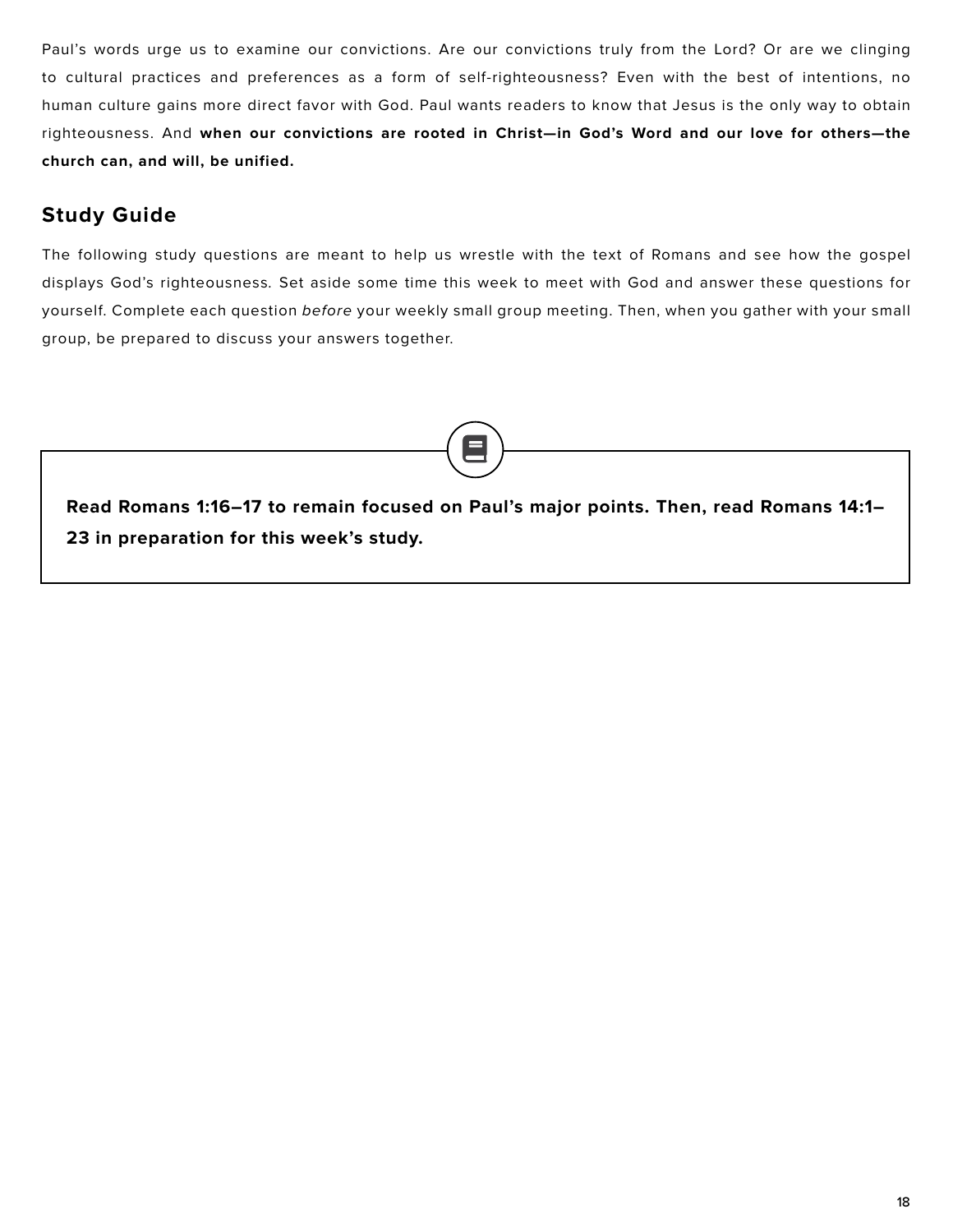## **H**ighlight

Circle all the instances where Paul refers to God in Romans 14, including words such as "God," "the Lord," and "Christ."

Highlight any Old Testament quotations in Romans 14. Where are they from? Go back and read those verses in their Old Testament context.

Underline each time you see words related to "honor," "thanks," or "give thanks" in Romans 14:1–7. In what specific ways is Paul encouraging readers to "honor" or "give thanks"?

Where do you see sets of opposites in Romans 14:1–23 such as "weak" and "strong" or "living" and "dead"? List out the verses where you see these contrasting words.

### **E**xplain

What does it mean to be "weak" and "strong" in the context of Romans 14?

Why does Paul encourage his audience to avoid a judgmental attitude?

Read Isaiah 45:23–25 and summarize it in one or two sentences. How does this passage help Paul reinforce what he is saying in Romans 14?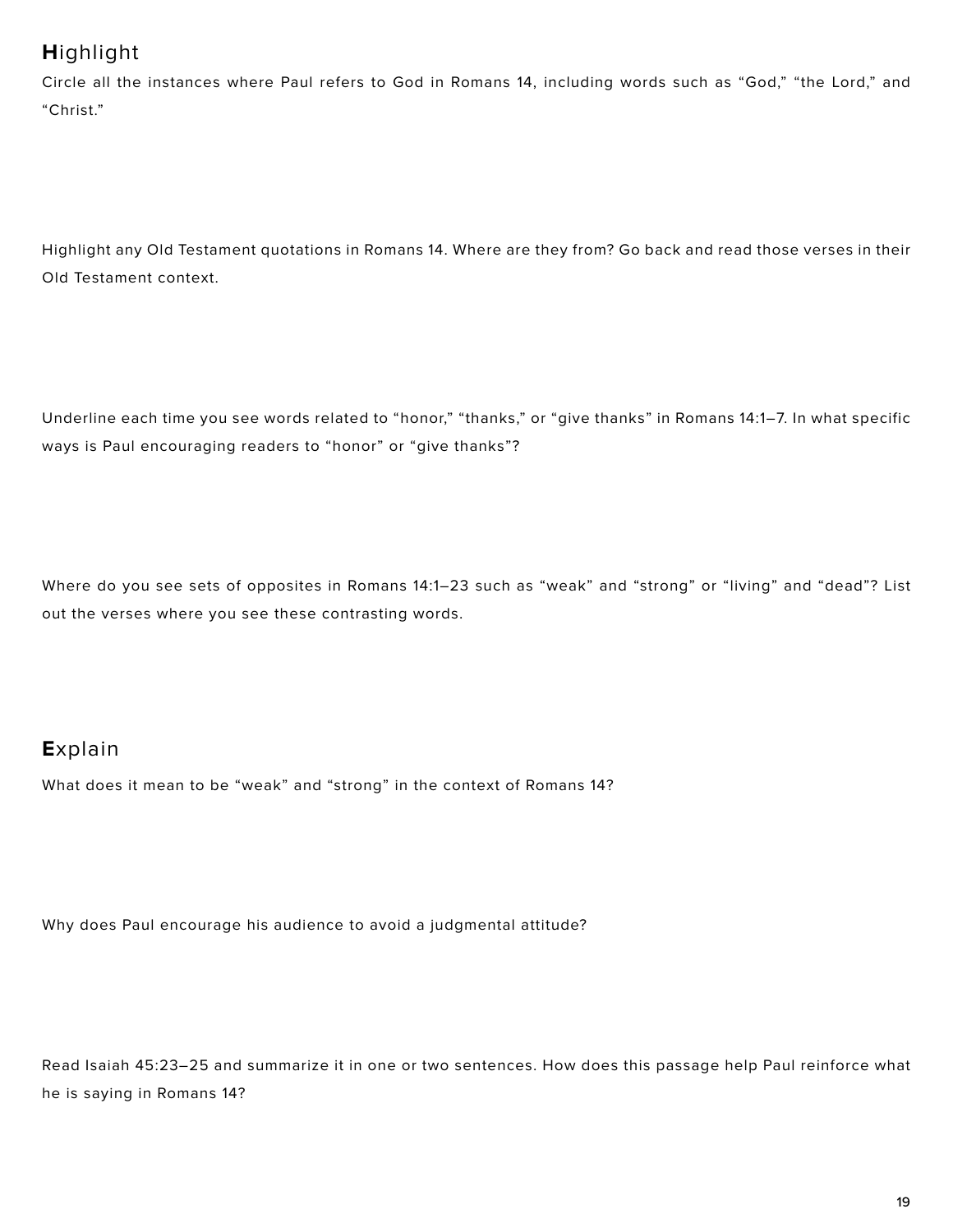According to the context of Romans 14:5–9, what does it mean to live and die "for the Lord" (14:8), and why should we do it?

# **A**pply

Romans 14 raises an important idea—the freedom we all have in Christ allows for differences of opinion in many instances. What are some areas where Christians can agree to disagree?

Ask the Spirit to convict you of ways you previously have discouraged others in the body and "torn down" the work of God (14:20), even if it was unintentional. What are some practical steps you can take to "build up" someone with whom you disagree on a particular issue (14:19)?

How can you and your small group listen well to each other and honor the Lord in areas where you might have differences of opinion? (Possible areas of discussion could include worship styles, political involvement, financial commitments, education choices, or other preferences.)

How can Romans 14 impact conversations with your One? Does your One see your life as one ruled by Jesus and his righteousness? (Possible areas of discussion could include worship styles, political involvement, financial commitments, education choices, or other preferences.)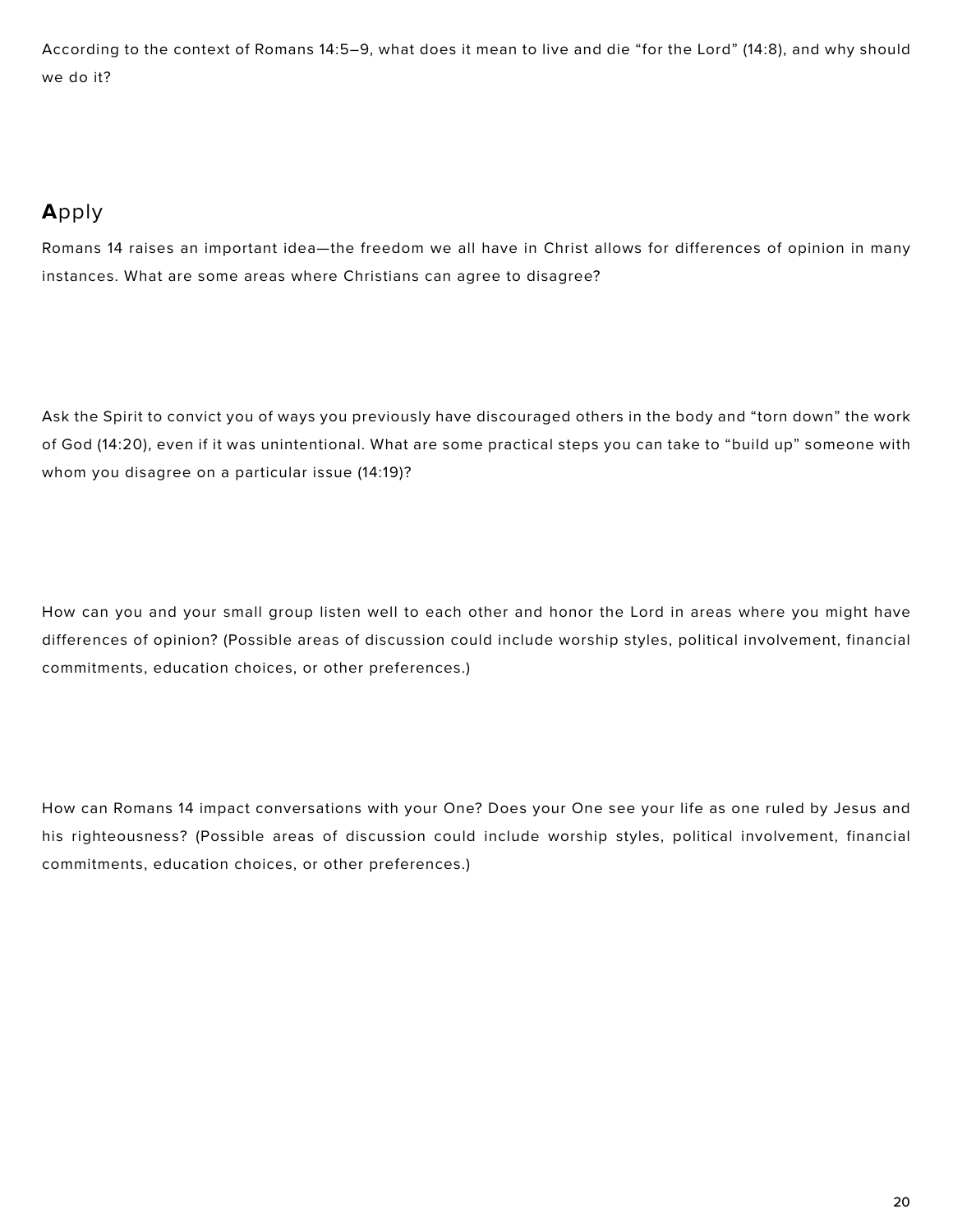### **R**espond in Prayer

Each week of this study guide will include a recommended Scripture passage that helps us focus on the faithfulness of our great God. Set aside some time this week to read through the selected passage and use the prayer prompts below as your guide. We recommend praying through this passage on your own at home *and* together with your small group.

#### **This Week's Prayer Passage: Romans 14:1–23**

Read Romans 14:1–23.

Pray through the following prompts, according to the A.C.T.S. method.

- **● A**doration: Reflect on how Jesus is the only perfect, all-knowing, and gracious Judge (14:9–12). Praise him as the One who has died for both the Jew and the Gentile (14:9, 14).
- **● C**onfession: Admit that we do not always act out of faith (14:5, 9, 22–23). Confess to God the ways that you have tried to stand in his place as judge over others (14:3, 10–12, 22). Confess that we often toil to produce righteousness in ourselves and others rather than resting in what God has provided for us (14:14, 17).
- **● T**hanksgiving: Thank God for Jesus. Thank Jesus for being the only Lord and only Judge over the dead and the living (14:8–12). Praise him for being gracious to us, even if we act out of personal opinions (14:1, 3, 18; 15:7). Finally, thank him for being our righteousness and leading us into repentance.
- **● S**upplication: Ask God to help us rest in his righteousness and remind us that any effort to please him on our own will always fall short. Ask the Lord to give you his power to make decisions out of faith in order to give him all the glory (14:6). Ask God to lead you in compassion, humility, and grace as you meet others for whom he died and who may have different opinions than you (14:8–9). Ask God to continuously remind us that he is the gracious Judge, and we are not—nor should we try to be.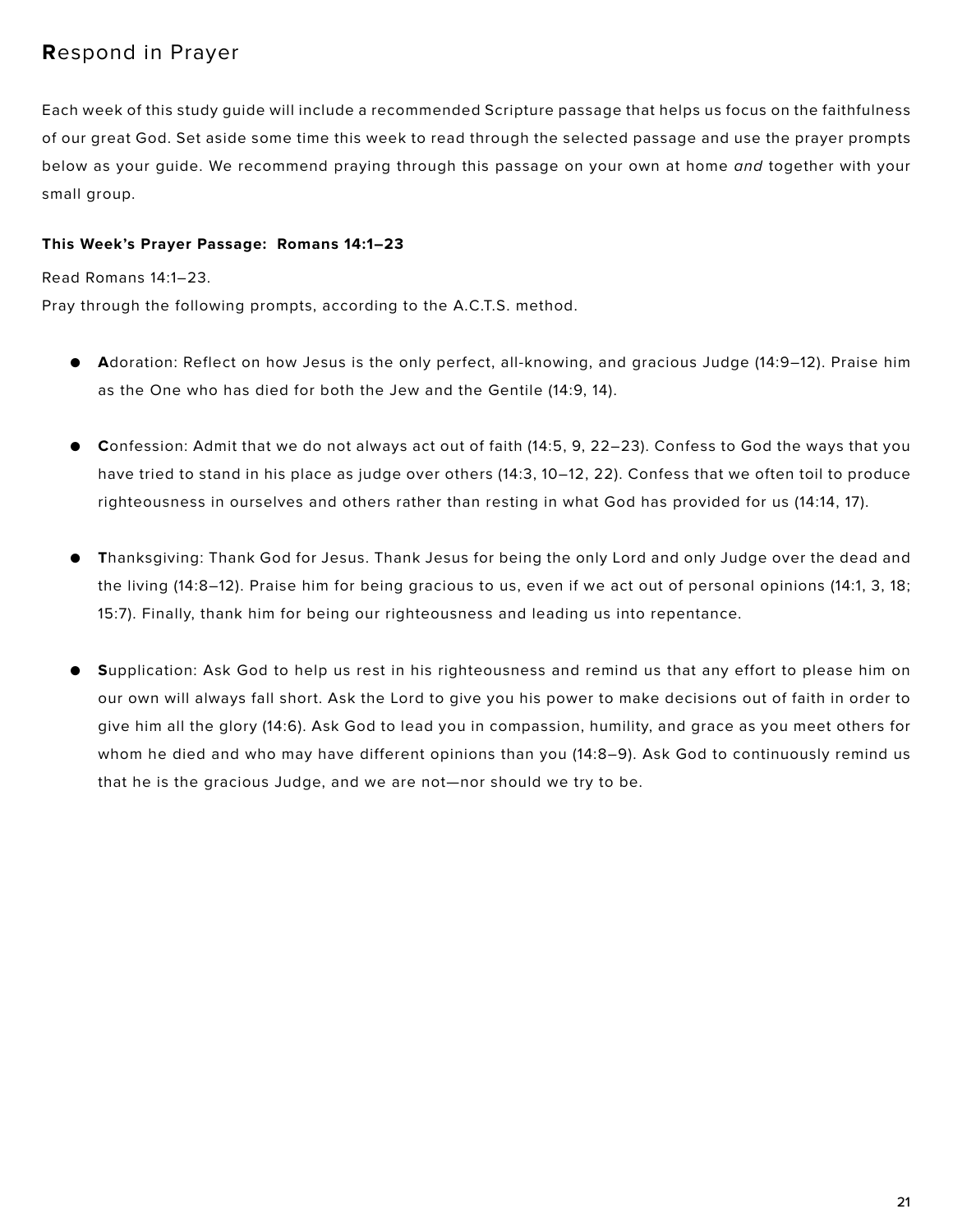# **Week Four: Romans 15:1–13**

### **Key Verses**

● "For I say that Christ became a servant of the circumcised on behalf of God's truth, to confirm the promises to the fathers, and so that Gentiles may glorify God for his mercy." - Romans 15:8–9a (CSB)

### **Key Principles**

- Our motivation for living lives of relational harmony comes from the example Christ set for us with his life and ministry.
- Whatever differences could separate us, Christ's example teaches us to prioritize our oneness in him above our cultural, ethnic, or demographic differences.
- We are called to invite others into our community as we praise our God for his mercy to us all and practice the unity that only the gospel can create.

### **Read**

In Romans 15:1–13, we see a clear example of the integral relationship between theology and daily living. Paul's purpose in writing Romans is so much more than a long, theological description of God's redemptive plan. All along, one of Paul's primary points in writing Romans was to make sure that the Jews and people from any other ethnicity could understand how to worship God *together*. To do this, Paul had to explain many misconceptions about salvation and righteousness along the way. But he waded through heavy theological statements to make sure we knew this: We are all objects of the *same* mercy. Both Jews and Gentiles needed mercy, and God made a single way for both groups to receive mercy—in Jesus Christ. God's plan of salvation culminates when Christ died and rose again. In his crucifixion and resurrection, Christ achieved God's righteousness for us and united God's people under his sacrifice. Paul unpacks such thoughts in Romans 15:1–13.

Paul's exhortation here continues some important themes that we saw in chapter 14 and our previous study of Romans 9–11. Romans 15:1 summarizes the previous chapter with the encouragement that the strong in the faith have to bear with the weak. Both chapters 14 and 15 demand that Christians should be welcoming to the weak because this is how God has treated everyone in Christ. Furthermore, once we are in the same faith community together, our stance toward each other should then be to encourage one another and pursue peace in our relationships. For this reason, we should not spend our time passing judgment on one another, as Paul describes in chapter 14, but rather spend our time glorifying God with one voice (15:6).

Paul says that **our motivation for living lives of relational harmony comes from the example Christ set for us with his life and ministry.** He describes what Christ did in showing us God's mercy, as we see in Chapter 15: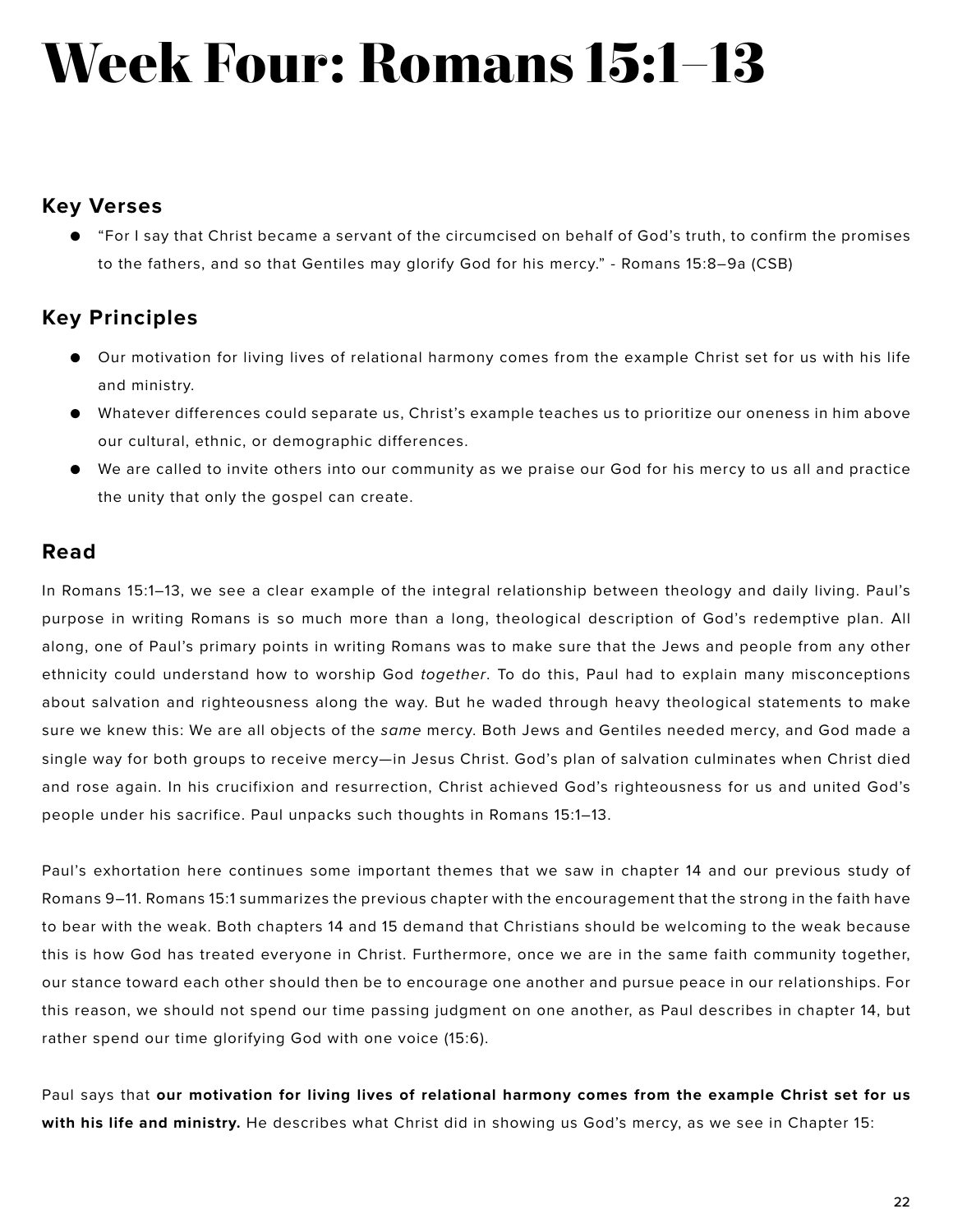- Christ did not live for his own comfort. Instead, he suffered for the sake of God's glory (15:3; cf. Psalm 69:9).
- Christ welcomed all of us (15:7).
- Christ became a servant to the Jewish people (15:8), and he also brought Gentiles into God's family  $(15:9-12)$ .

Paul urges us to have the same mindset when we approach the church. **Whatever differences could separate us, Christ's example teaches us to prioritize our oneness in him above our cultural, ethnic, or demographic differences.** Paul never minimized the important differences between ethnic Jews and Gentiles. In fact, recall that Paul cherished the very qualities that make Jews unique in Romans 9. Our ethnic heritage is something that God has given to us, and it is something that we should use to glorify him. And yet, our identity in Christ is so glorious that it transcends our important cultural and ethnic heritages.

Christ's salvation gives common ground to Christians of all types because we all are recipients of the same hope and mercy. Christ's sacrifice doesn't just encourage us to tolerate others "in the name of Jesus," it actually gives us a supernatural unity in Christ as brothers and sisters in the family of God—a bond stronger than any other bond on earth. Through Christ, God has made us a part of his eternal family. Church is more than attending a weekend event together; we are members of the same family, today and every day!

This unity in Christ has been the underlying motivation for much of Paul's theology in Romans. Throughout Romans 1–11, Paul demonstrated how the Jews and Gentiles had a singular hope, glorious future, and supernatural unity through Jesus Christ. Paul now quotes some familiar Old Testament passages to show that unity in Christ has always been God's goal in salvation (Romans 15:8–12). To do this, Paul returns to the same sections of Scripture that he's relied upon to support previous statements about salvation, law, faith, and the Spirit. First, Paul returns to Deuteronomy 28–33, where Moses says that the law cannot produce righteousness. Likewise, the law can't truly bring together diverse peoples. Then, Paul returns to Isaiah 7–11, which predicts the Messiah who will bring the righteous rule that we need. Lastly, Paul returns to the Psalms where faith, forgiveness, and praise for a righteous God abound. Each of these Old Testament quotations anticipates a day when people of all nations will worship God together. Even books written to and about the Jews point to this incredible vision of the nations coming together in worshiping God.

In Romans 15:1–13, Paul summarizes the hope of the Old Testament in this way: Jesus the Messiah came to the Jews, fulfilling God's promise of a Savior—for the Jews and the nations—and uniting all peoples in praise for God's mercy. Romans 15:8 says that Christ became a servant to the Jews ("the circumcised"), which had implications for Jews, Gentiles, and even God's character! Here's what was accomplished by Christ's service to the Jews:

- Everyone would see clearly that God is truthful and fulfills his promises.
- The Jews receive the promises they were waiting for since the time of the Patriarchs.
- The Gentiles now have a path to enter into God's family.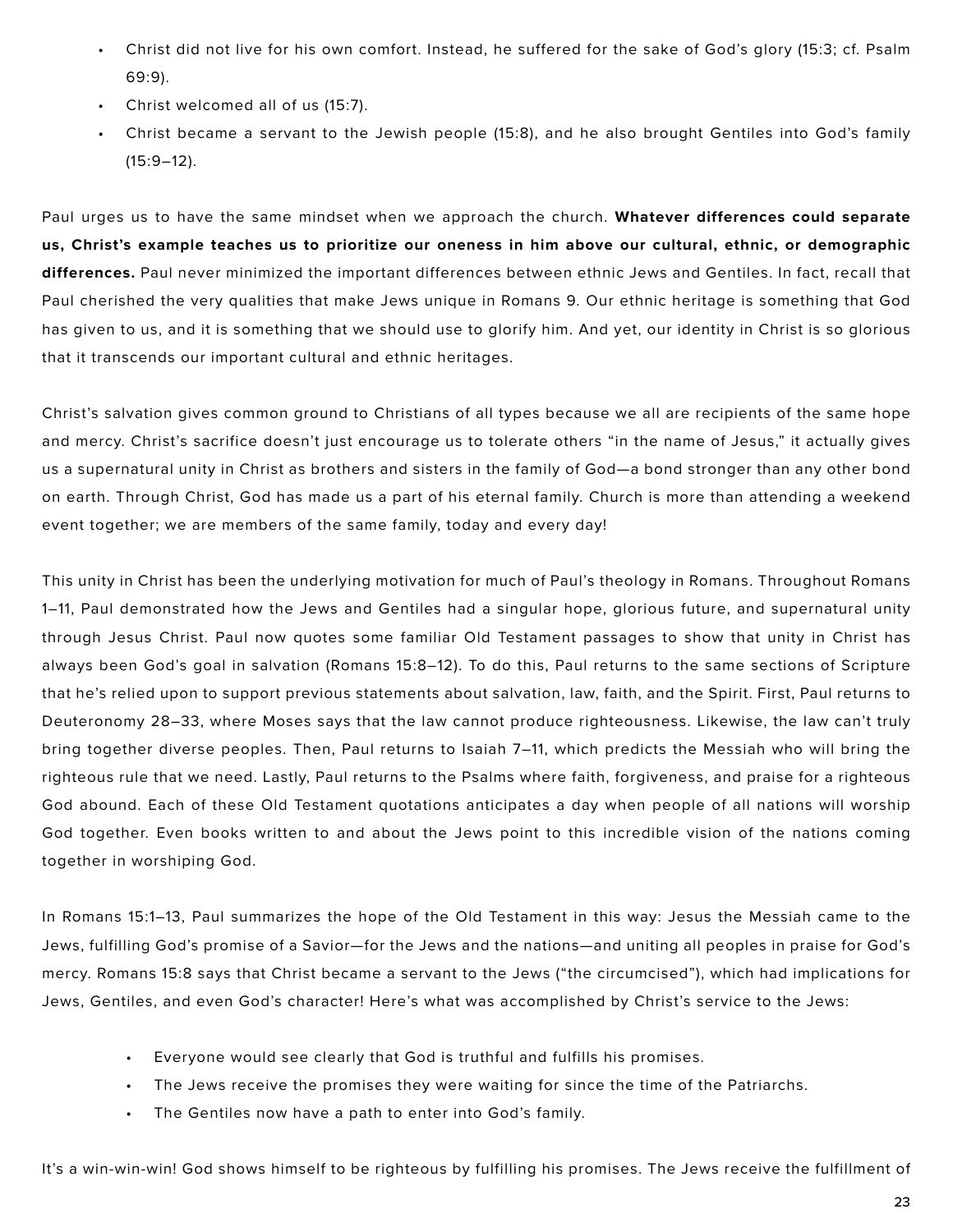all their hopes, expectations, and dreams—the coming King and kingdom. The Gentiles receive God's mercy and are added into God's family. This all leads to praise for a worthy God—praise that he deserves from all nations now unified as one people in Jesus Christ.

So, what is our role in this story? How can we apply these truths in our everyday lives? Romans 15:1–13 instructs us to love like Christ loved, welcome others the way Christ welcomed us home, show mercy to others according to what we have been shown by God, and abound in the hope that Christ's salvation gives to us all. **We are called to invite others into our community as we praise our God for his mercy to us all and practice the unity that only the gospel can create.**

### **Study Guide**

The following study questions are meant to help us wrestle with the text of Romans and see how the gospel displays God's righteousness*.* Set aside some time this week to meet with God and answer these questions for yourself. Complete each question *before* your weekly small group meeting. Then, when you gather with your small group, be prepared to discuss your answers together.

**Read Romans 1:16–17 to remain focused on Paul's major points. Then, read Romans 15:1–13 in preparation for this week's study.**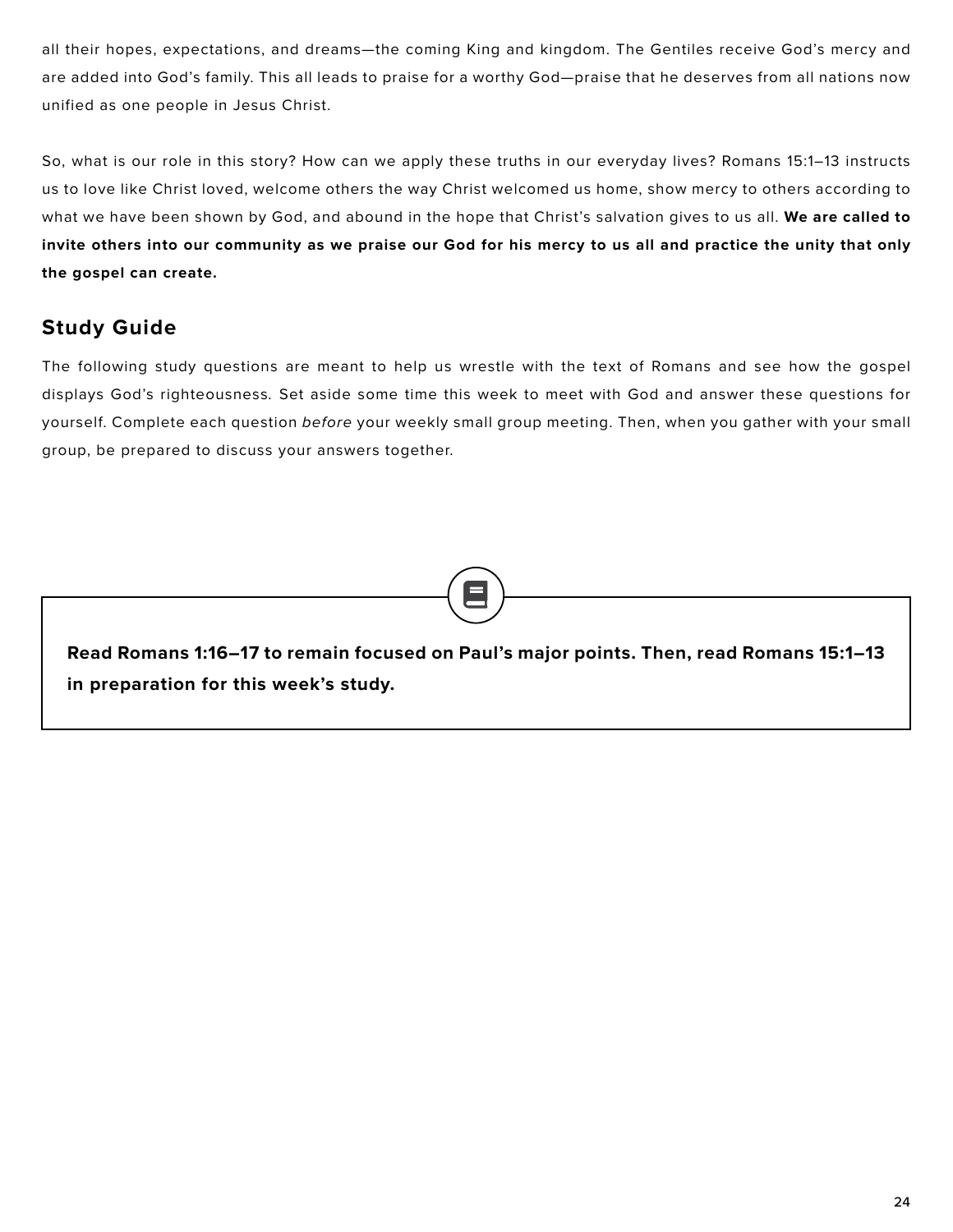# **H**ighlight

Circle the words and phrases in Romans 15:1–13 that are repeated from chapter 14.

Highlight any Old Testament quotations in Romans 15:1–13. Where are they from? Go back and read those verses in their Old Testament context.

Highlight the verses in Romans 15:1–13 that mention Christ as an example and make a list of Christ's actions.

What actions does God accomplish in this passage? (Identify specifically what is accomplished by God the Father, Jesus Christ, and the Holy Spirit. Also note what God accomplishes through his Word.)

### **E**xplain

Explain the connection between Romans 15:1–13 and Romans 14.

Why does Paul include so many Old Testament verses in Romans 15:1–13? What is he trying to teach the readers through these particular verses?

How does Romans 15:1–13 teach us to overcome differences and live in the unity that Christ brings us?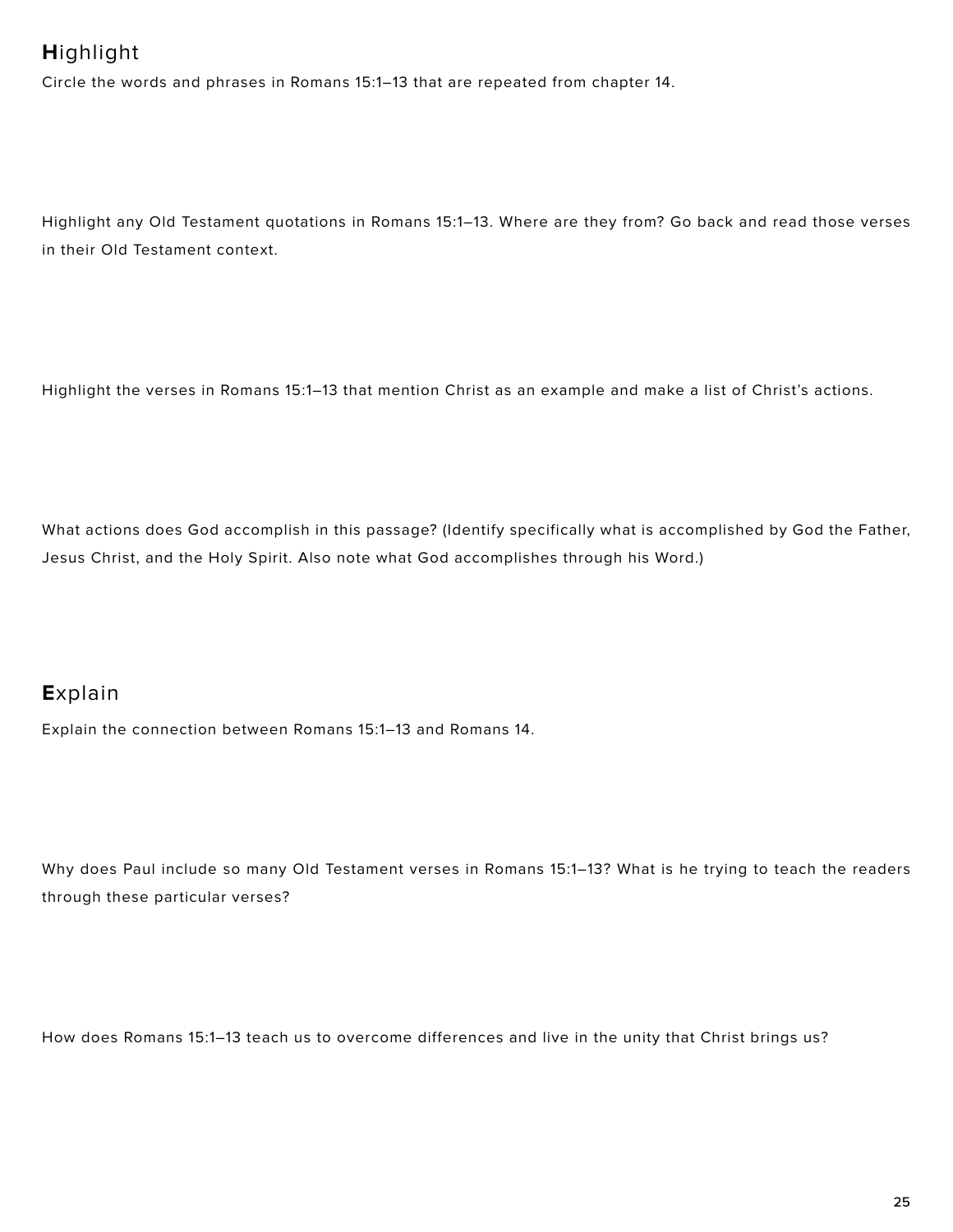### **A**pply

What differences exist in your local congregation, and what steps can you take this week and this year to address those differences with the gospel of Jesus Christ?

Paul regularly cites the Old Testament throughout Romans, as we see in Romans 15:1–13. What have you learned about the message of the Old Testament from our study of the book of Romans?

What are some tangible ways that you can build up others and be an encouragement to your neighbor as a response to the gospel (15:2)?

How can you reflect God's character to others in your community in the coming weeks and months?

### **R**espond in Prayer

Each week of this study guide will include a recommended Scripture passage that helps us focus on the faithfulness of our great God. Set aside some time this week to read through the selected passage and use the prayer prompts below as your guide. We recommend praying through this passage on your own at home *and* together with your small group.

#### **This Week's Prayer Passage: Romans 15:1–13**

Read Romans 15:1–13. Pray through the following prompts, according to the A.C.T.S. method.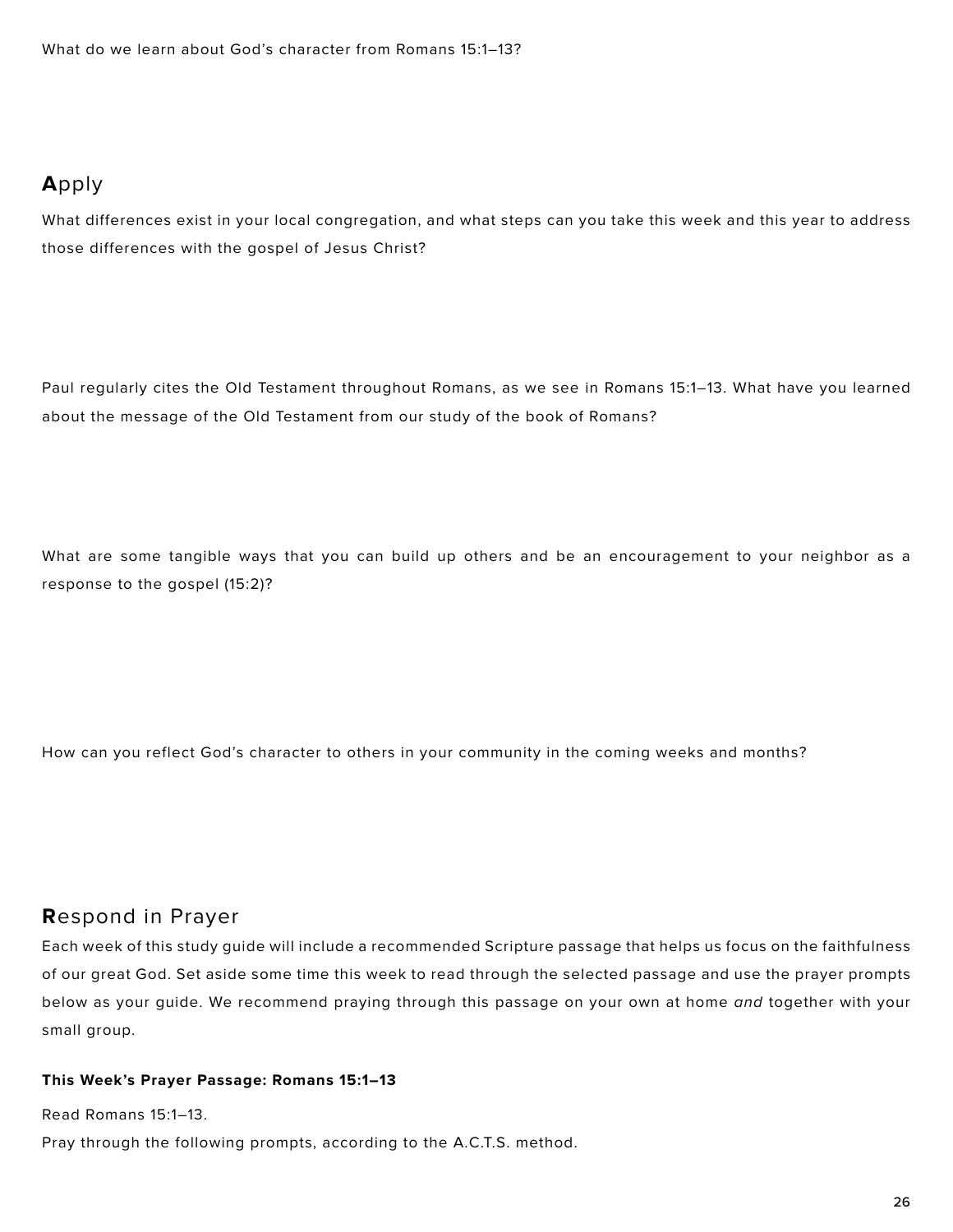- **● A**doration: Join Paul and the psalmist in praising God for the mercy that he has shown to you and your loved ones (15:9–13). Marvel at the way God has fulfilled his promises to us in his salvation story throughout the ages (15:9). Glorify God because he is worthy of praise from every tribe, tongue, and nation.
- **● C**onfession: Confess to God the ways that you have torn down others in the church or simply failed to build others up (15:2). Confess to God the ways that you have deserved the reproach, punishment, and suffering that he actually received for you in your place (15:3). Ask for forgiveness for the ways that you have cultivated division in your church and family instead of working for harmony (15:5).
- **● T**hanksgiving: Thank God for welcoming us into his family (15:7). Thank Christ for bearing the punishment that we deserved so that we can stand without condemnation (15:3). Thank God for uniting us as one people who would praise his name forever (15:9–12).
- **● S**upplication: Ask God for unity in local churches. Pray against specific challenges that hinder joyful harmony in your congregation. Pray also for more worshipers to be added to God's family. Pray for specific opportunities to share the gospel of God's mercy with others in your community.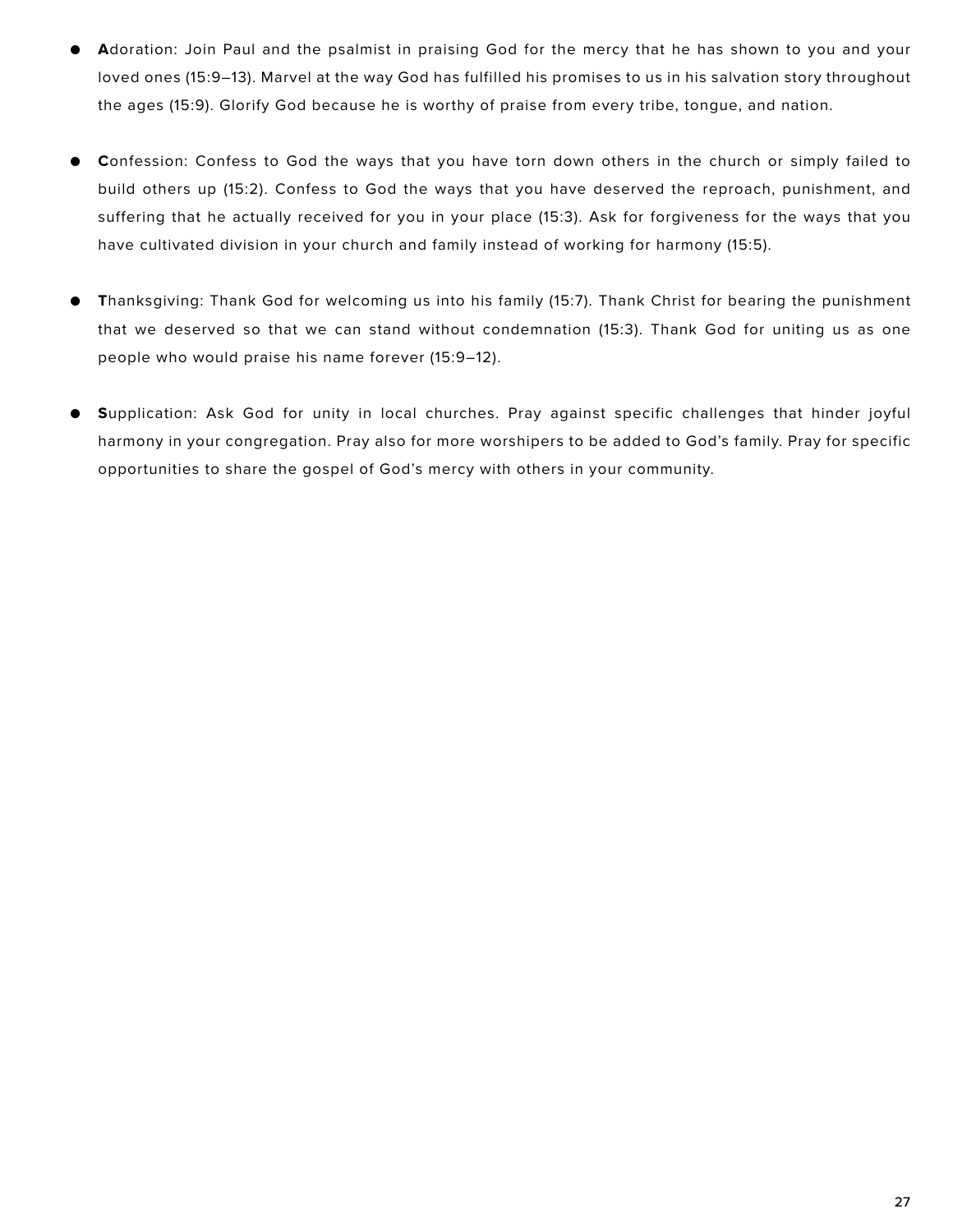# **Week Five: Romans 15:14–33**

### **Key Verses**

● "Therefore I have reason to boast in Christ Jesus regarding what pertains to God." - Romans 15:17 (CSB)

### **Key Principles**

- Paul was eager to fulfill his mission because the assignment was given by the God he loved.
- People are the mission.
- Like Paul, we are called to love God deeply, do whatever it takes to reach all people, care for our local church, and support other Christians who share in this ministry.

### **Read**

Paul's desires fueled his ministry. After all, Paul had personal motivations for writing Romans, as this is a letter to people he cared about deeply (Romans 15:14–16:27)! This week's study of Romans 15:14–33 demonstrates that Paul's ministry was motivated by three loves—a love for God, a love for unbelievers, and a love for his brothers and sisters in Christ.

First, Paul's ministry flows out of his love for God; **he was eager to fulfill his mission because the assignment was given by the God he loved.** The calling Paul received from God in an instant (Acts 9) defined all the activity of his life after that moment. God's call on Paul's life would motivate Paul to travel the world, stand up to potentially violent opposition, take risky journeys, and change his vocation from Pharisee to Christian missionary. And the vision Paul received in Acts 9 was just the beginning of an ongoing relationship with God in Christ. So, when Paul needed guidance, he continually looked to the Holy Spirit and God's written Word (Romans 15:21; Isaiah 52:15).

Paul's love for God can also be seen through Paul's confident and enthusiastic tone in Romans 15:16–23. In verses 16–17, Paul speaks of his ministry as an offering to God and something he can be proud of in God's sight. What is it that allows him to make such audacious claims without being inappropriately boastful? It's simple: Paul knows that all of the glory belongs to Christ! Paul has been a faithful vessel. It is the gospel of Christ that has power to save, not any of Paul's words or deeds added to Christ's work. Here is what is encouraging for us: As believers, we also have access to the same power through the Holy Spirit. This means that we can have the same boldness in sharing the gospel with our families, friends, neighbors, and co-workers. We can stand confidently on God's power to reach all people, just as Paul did!

Second, Paul's ministry included a genuine love for the lost. Paul loved the Roman church, but his commitment to share the gospel with unbelievers prevented him from visiting Rome on many occasions (15:22–23). Paul loved non-Christians so much that he pleaded with them, changed his plans for them, and faced persecution so that they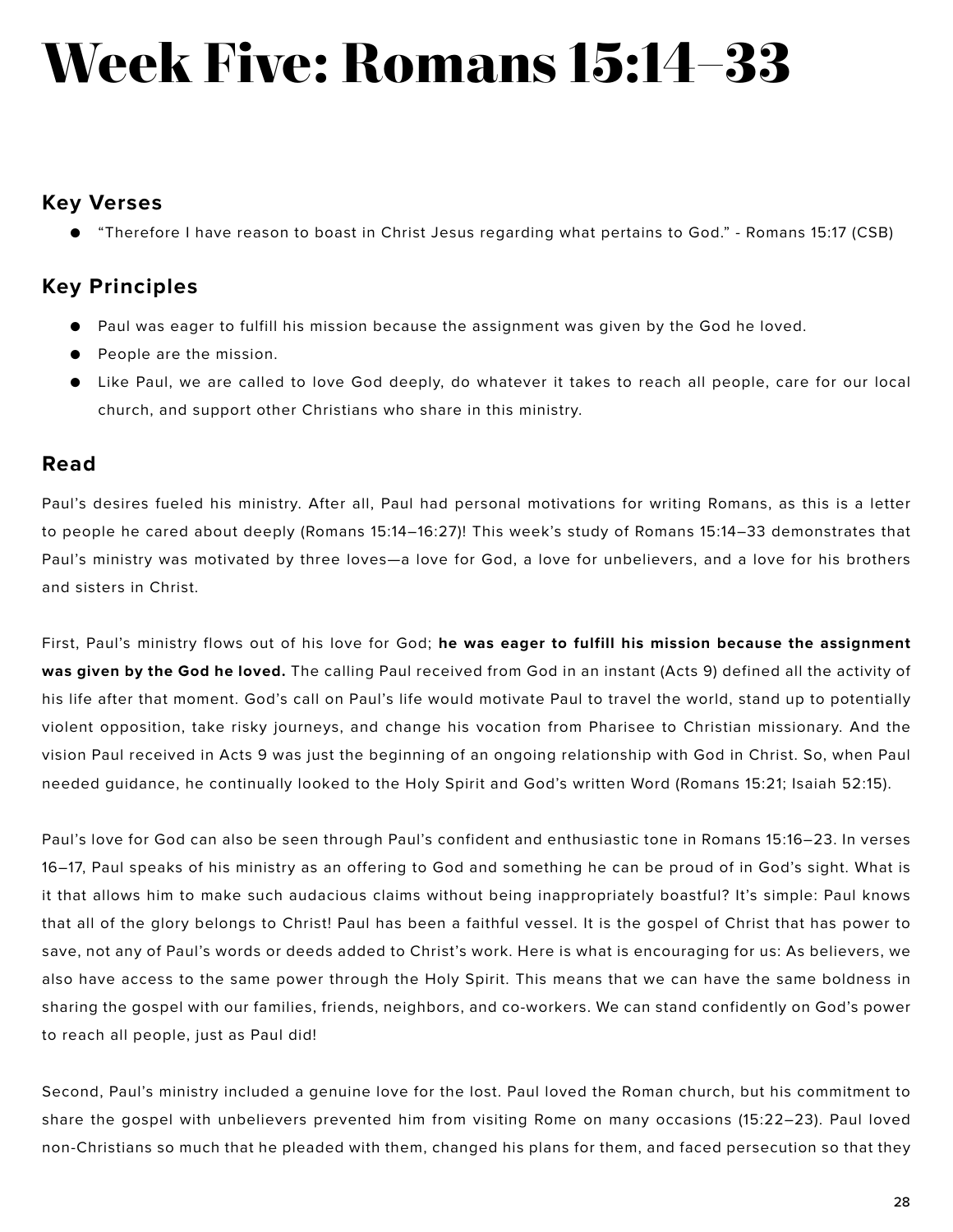would hear and be saved. Paul's ministry calling to preach the gospel to the Gentiles meant that Paul dedicated his time, talent, and treasure to "preach the gospel where Christ has not been named" (15:20). Paul's ministry featured an obvious concern for lost people.

Third, Paul's ministry displayed a deep love for other Christians. In the bookends of our target passage (15:14, 30), Paul calls the church in Rome his "brothers"—an inclusive term that meant both brothers and sisters. We see Paul's love displayed for the Roman church in his longing to visit them (15:23) and how he hopes to see them (15:24). He desires to serve them (15:24, 32). He affirms the Roman church's growth in their faith (15:14), he enjoys their company (15:24), and he is refreshed by them (15:32). Paul may be remembered for being a great theologian and missionary, but Romans 15:14–33 shows us what we see elsewhere in the New Testament (Acts 20:17–38)—Paul loved his fellow Christians deeply. And he understood that **people are the mission.**

Paul tried to pass on this love for the family of God to the churches he founded. Paul hopes that his legacy includes care and concern for healthy relationships between Jews and Gentiles in the local church (Romans 9–11; 14:1–15:13). He believes the church should be marked by a genuine love and concern for each other (Romans 12:9–21). But here in Romans 15:14–33, this genuine love takes on a new dimension—Paul asks that believers from different regions contribute financially to help Christians with physical needs. To do this, Paul uses the language of "blessing."

Those who have received the spiritual blessings of the gospel should seek ways to be generous towards their brothers and sisters in Christ, even going so far as to say that the believers in Macedonia and Achaia "owe it to them" (15:27 ESV). What does Paul mean by "owe"? The apostles from the church in Jerusalem strengthened Gentile churches through their ministry and spiritual edification. So, when the Jerusalem church experienced famine, it was appropriate for the Gentile churches to provide financial gifts (material blessing), when they had been recipients of spiritual gifts. In essence, Paul is saying that those who have benefited from the spiritual blessings of others should be generous with material gifts as well.<sup>1</sup>

**Like Paul, we are called to love God deeply, do whatever it takes to reach all people, care for our local church, and support other Christians who share in this ministry.** The gospel transforms us into people who are burdened for our families, neighbors, friends, and the nations who have never heard or believed. When we were spiritually needy, God did not withhold from us and bestowed upon us the greatest of all gifts—granting us salvation in Christ and restoration with God. As a people who received a generous gift when we were in need, the gospel motivates us to joyfully meet the needs of others, whether the need is physical or spiritual. The same gospel and the same ministry of Paul has been given to all those in Christ.

Paul's love for others in his ministry presents several challenges to us. Church leaders, do we study theology to serve people in the church? Small groups, do we weep and pray for each other in hard times? Do we share joy, refresh each other, and build each other up? Christians, do we schedule our time in ways that allow us to talk to God and fulfill the specific roles he has given us in his mission? Is our evangelism motivated by a genuine care and

<sup>1</sup> Visit **summitchurch.com/first** to explore next steps in generosity at The Summit Church.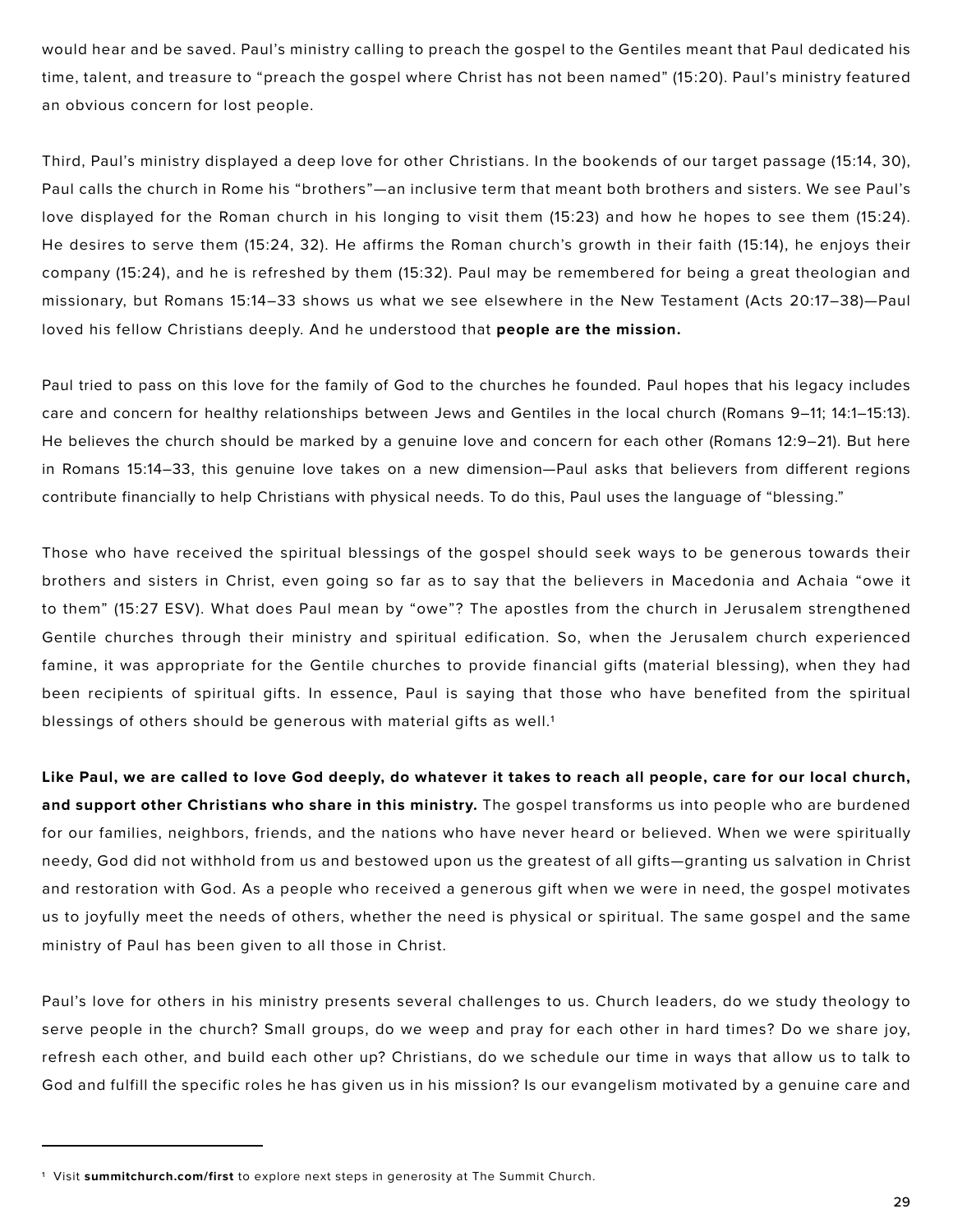concern for others? May our lives be devoted to relationships the way that Paul's was: radically oriented to loving God, the church, and the unbelieving world.

### **Study Guide**

The following study questions are meant to help us wrestle with the text of Romans and see how the gospel displays God's righteousness*.* Set aside some time this week to meet with God and answer these questions for yourself. Complete each question *before* your weekly small group meeting. Then, when you gather with your small group, be prepared to discuss your answers together.

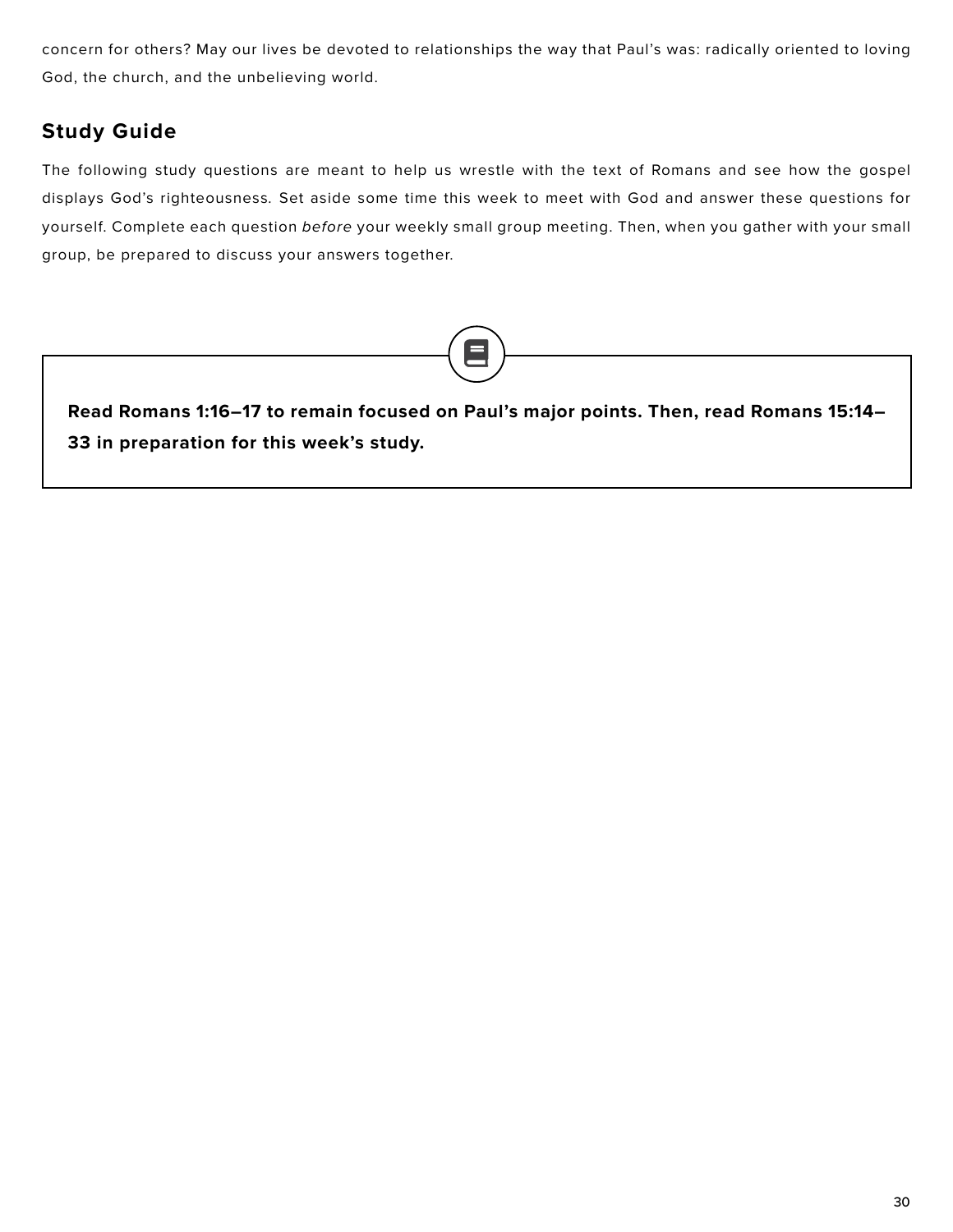# **H**ighlight

Underline the phrases in Romans 15:14–33 that describe Paul's ministry.

Circle the phrases in Romans 15:14–33 that indicate how Paul feels about the Roman church.

Paul expresses his desires for local churches in Romans 12–16. According to Romans 15:14–33, what does Paul hope will happen in and among churches?

Highlight any Old Testament quotations in Romans 15:14–33. Where are they from? Go back and read those verses in their Old Testament context.

### **E**xplain

In Romans 15:16, Paul says, "My purpose is that the Gentiles may be an acceptable offering, sanctified by the Holy Spirit." How would you explain this sentence in your own words?

Paul claims, "I have reason to be proud of my work for God" (15:17 ESV). In other New Testament passages, Paul gives warnings about boasting in anything except the Lord (Romans 3:27; 1 Corinthians 1:31; 2 Corinthians 10:17). Why might it be appropriate for him to boast of his ministry here in Romans 15:17?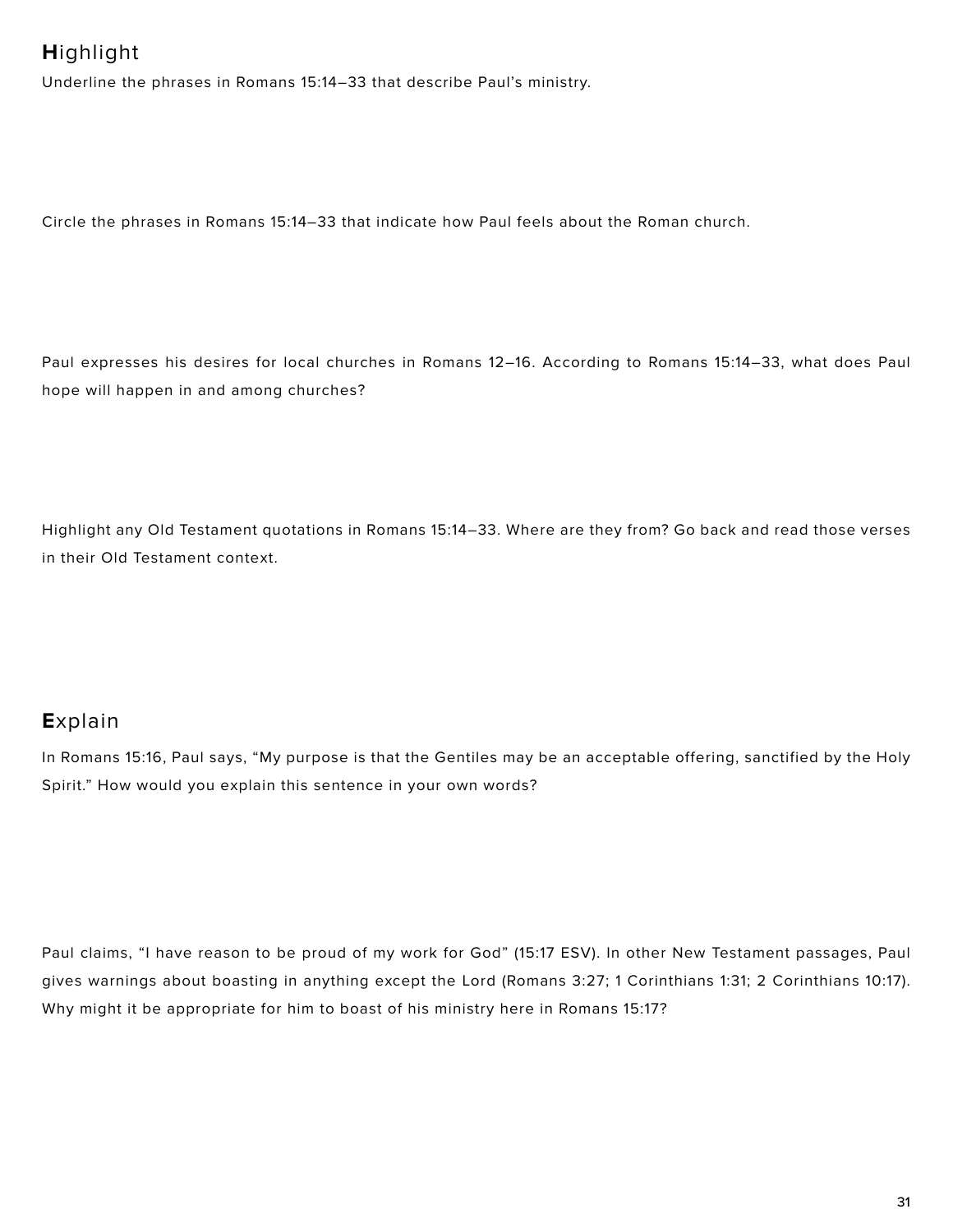In Romans 15:21, Paul paraphrases Isaiah 52:15 (with a slight change). Go back and read Isaiah 52:7–53:12. How is Isaiah's prophecy fulfilled, and what is Paul's role in this fulfillment?

Christians in Macedonia and Achaia were pleased to make a contribution to the church in Jerusalem (Romans 15:26–27). These verses also say that the churches "are indebted to" the believers in Jerusalem. Why does Paul ask Gentile Christians to contribute to the needs of the Jerusalem church?

### **A**pply

Romans 15:14–33 teaches us about Paul's ministry and the way he viewed it as a gift given to him by God. How is God calling you to minister the gospel to others in this season of your life?

Paul repeats the ideas that he's proud of the work he's done for the gospel (15:17) and that he's fulfilled the ministry to which he has been called (15:17–19). What would it look like for you to say you were proud of your ministry as Paul was?

In Romans 15:14–33, the actions of Paul's ministry (efforts to share the gospel verbally and in his writings) spring from his desires—love for God and love for those he is serving in ministry. What would it look like for you to make love for God and love for others a bigger priority in your life and ministry?

How do the ideas Paul presents in Romans 15:14–33 encourage us to live a generous lifestyle? In response to Romans 15:14–33, how is God leading you to be generous with your time, talent, and treasure? *Visit summitchurch.com/first to explore next steps in generosity at The Summit Church.*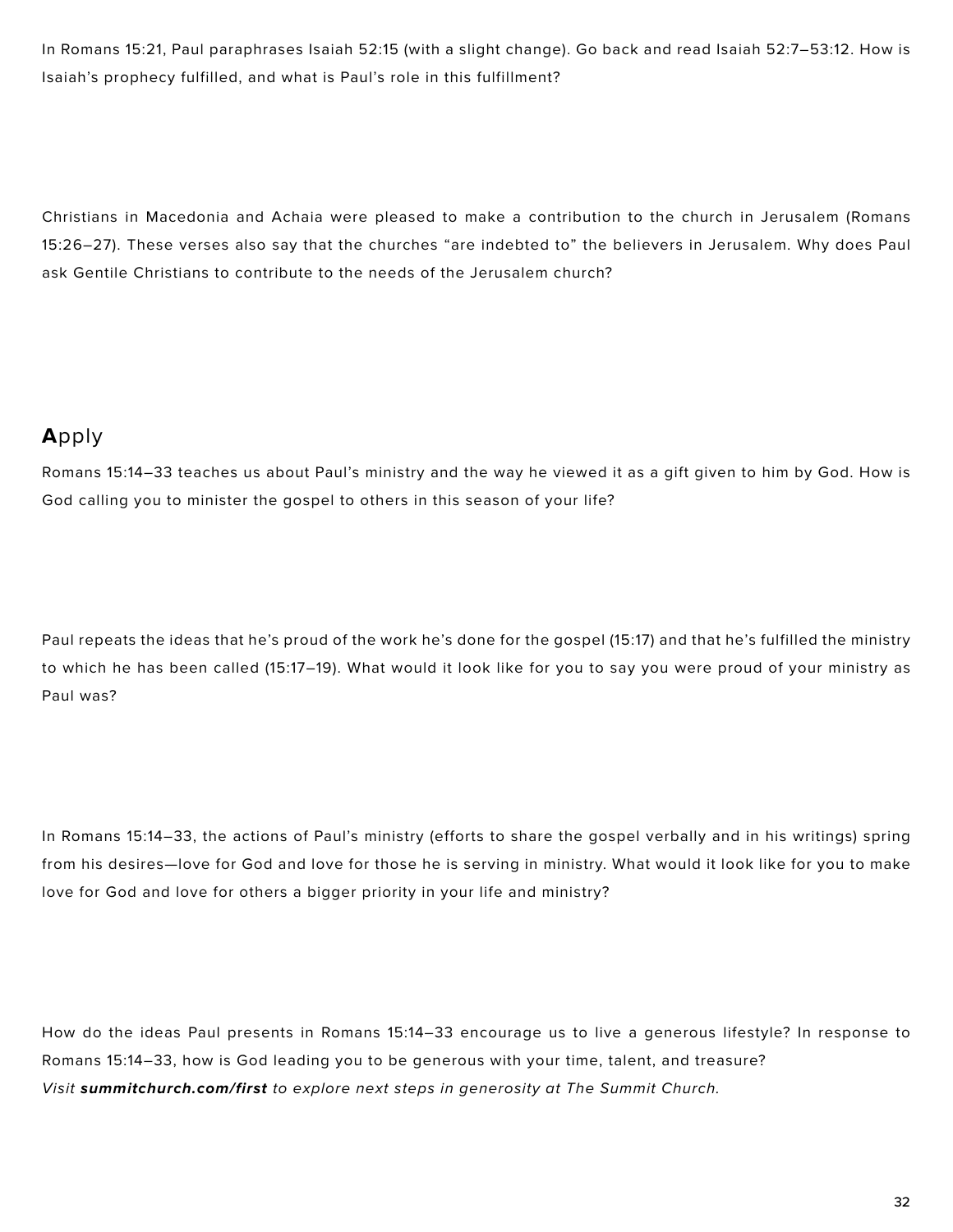### **R**espond in Prayer

Each week of this study guide will include a recommended Scripture passage that helps us focus on the faithfulness of our great God. Set aside some time this week to read through the selected passage and use the prayer prompts below as your guide. We recommend praying through this passage on your own at home *and* together with your small group.

#### **This Week's Prayer Passage: Romans 15:14–33**

#### Read Romans 15:14–33

Pray through the following prompts, according to the A.C.T.S. method.

- **● A**doration: Praise God because he is the God of peace, and he will overcome the chaos in the world when he brings his peaceful kingdom (15:33). Praise God because he is the One who hears our prayers. He is transcendent and yet near enough to hear our individual concerns (15:30).
- **● C**onfession: Paul has written boldly to the Romans to establish their faith firmly in the truth of the gospel and to challenge them to live out their faith with integrity. Confess to the Lord the times you have missed the opportunity to preach the gospel to others (15:20, 31). Confess your lack of boldness due to fear, misplaced priorities, or whatever else has kept you from speaking truth.
- **● T**hanksgiving: Thank God that the power to save is his alone. Thank him that he accomplishes the task of salvation through our words and deeds, but that the power rests with his Spirit (15:17–19).
- **● S**upplication: The believers in Macedonia and Achaia were pleased to contribute to the poor in Jerusalem, understanding that they "owed" material blessings to those who had been the means of their spiritual blessings in Christ and the gospel. Ask God to show you whom he has placed in your life that you can bless with the gospel. Ask him for the boldness to speak and share. Ask for his power to change the heart of your One to repent and believe in the gospel.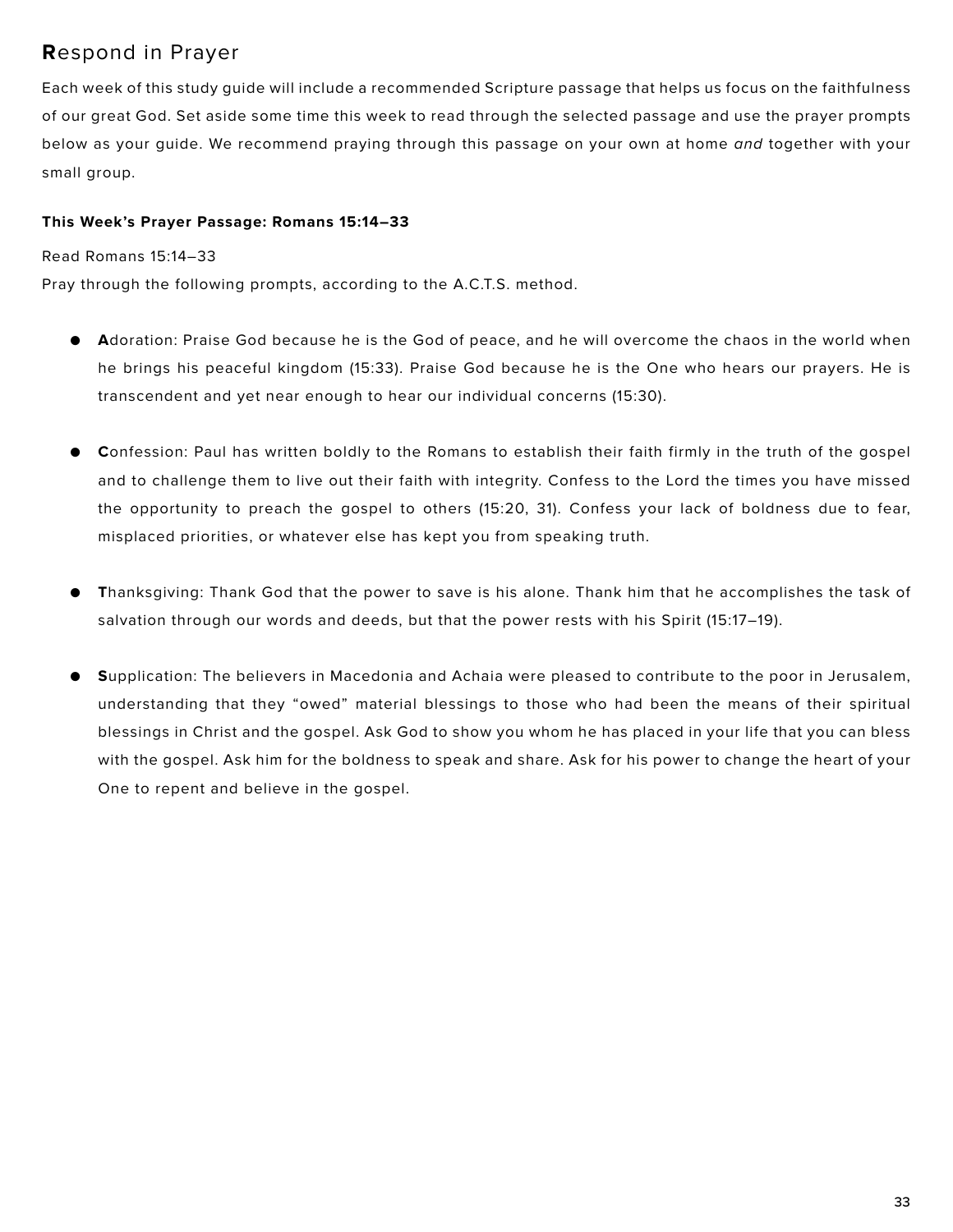# **Week Six: Romans 16:1–27**

### **Key Verses**

● "Now to him who is able to strengthen you according to my gospel and the proclamation about Jesus Christ, according to the revelation of the mystery kept silent for long ages but now revealed and made known through the prophetic Scriptures, according to the command of the eternal God to advance the obedience of faith among all the Gentiles — to the only wise God, through Jesus Christ — to him be the glory forever! Amen." - Romans 16:25–27 (CSB)

### **Key Principles**

- No one grows in the gospel by themselves.
- The unity and equality we have in the body of Christ transcends that which would otherwise divide us.
- We must elevate, as Paul did, one's identity in Christ above all, not their ministry accomplishments.

### **Read**

Most readers of Romans are liable to pick up the pace once they reach Romans 16. After all, it begins with a list of names, which are not only difficult to read but also can seem boring and irrelevant to our spiritual life today. However, nothing could be further from the truth. Consider, for instance, that Paul did not merely list names. He listed names with history and with meaning. Prisca and Aquila risked their necks for Paul (16:4). Mary worked hard for the Roman believers (16:6). Andronicus and Junia were people who the apostles themselves mentioned with reverent awe (16:7). Rufus' mother was so dear to Paul that she was like a mother to him (16:13).

Leading this list is a woman named Phoebe. Phoebe was Paul's benefactor (16:2), an honored role in the ancient world, which refers to someone who commissioned and funded the work of a specialist. In this case, Phoebe funded Paul's ministry as a missionary. In addition to her role as Paul's patron, Phoebe was also the one entrusted with the actual letter to the Romans. The text of Romans 16 does not mention this directly, but commentators throughout church history acknowledge this point. As such, consider the trust Paul must have had in Phoebe. The greatest letter ever written was brought to the Romans not by Paul's hand but by Phoebe's. Consider too the weighty privilege Phoebe bore. Paul may have written the book of Romans, but Phoebe was the first to read it aloud to the Roman believers. These names in Romans 16 must not be glossed over. On the whole, Paul's use of these names reminds us of several important truths.

The first thing that we can understand from this list is that **no one grows in the gospel by themselves.** The Apostle Paul was Christianity's most effective missionary and most influential theologian. And yet, even he recognized that his journey of faith was a group effort. There is no sense of "lone ranger Christianity" here, nor even an echo of bravado or pride. As Paul closes his letter, he is overcome with how profoundly he has been helped by others. If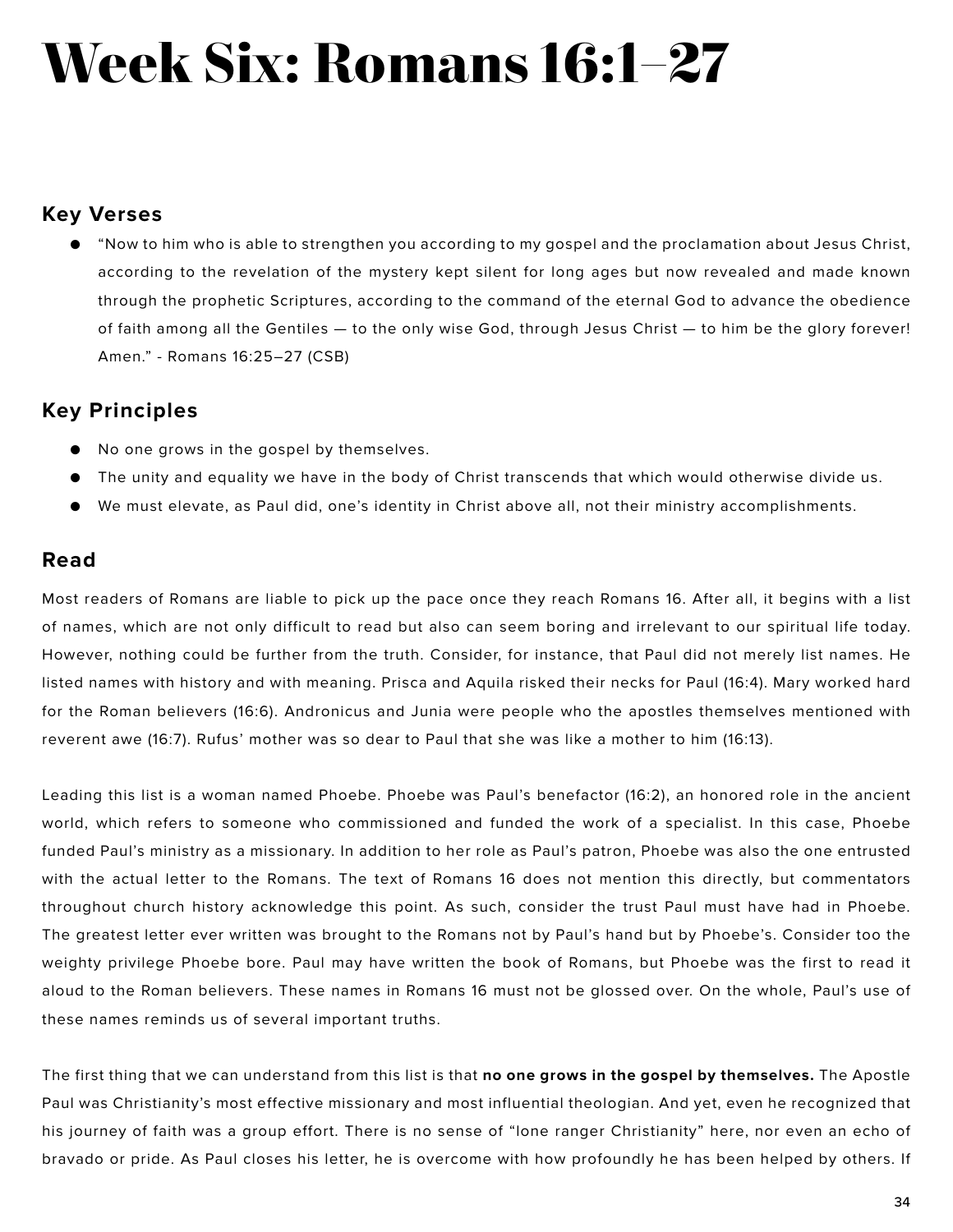this was true of Paul, how much more is this true of us? This should be an encouragement for us to reflect on the people that have helped us along in our journey with Christ.

As we've discussed in previous studies, unity has been a key subject for Paul. We see this even in Paul's list of names. **The unity and equality we have in the body of Christ transcends that which would otherwise divide us.**  In this list are rich and poor believers alike, Jews and Gentiles, men and women. Drawing together people from various backgrounds has never been easy, and in the Roman world of the first century, diversity like this was nearly unthinkable. Only the gospel could unite these women and men. Paul makes a striking display of the gospel's power by grouping these individuals together. The gospel has this same power for us today, and it is the only power that can create this type of unity.

Paul's assumptions about what makes a person valuable differ greatly from our own. Paul gives relatively little detail about the names here, and for most of the people in this list, the rest of the New Testament gives no other information. Yet the little that Paul chooses to mention (or, rather, not mention) is telling. We know nothing at all about the physical appearance of any of them. We are not given their job titles. We are not even told about their ministry successes. Instead, we are invited to think about their devotion to God and to one another. For Paul, nothing else seemed to matter. This greatly affects how we view others. **We must elevate, as Paul did, one's identity in Christ above all, not their ministry accomplishments.**

The last thing we can learn from this list is that believers are to love one another. To greet someone is to know them (Romans 16:16; cf. 1 Corinthians 16:20; 2 Corinthians 13:2; 1 Thessalonians 5:26). Here is Paul, authoring Scripture itself, traveling the world in an effort to bring the gospel to the ends of the earth—and still not too busy to learn, remember, and mention the names of those who loved him well. For Paul, greeting someone by their name was not just polite. It was a way of saying, "I know you, I see you, and I love you." After all, this is how God has responded to us in the gospel. In Christ, God has known us, seen us, and loved us unconditionally and eternally. All Scripture is from the mouth of the Lord. Because of this, there is so much to learn about him and the way he works, even in a list of names!

Paul shows that the people of God are to be known by their love. We are the people who know one another's struggles and choose compassion rather than judgment. As people called by the name of Christ, we are called to display a love like his as we are transformed to become more like him. Having learned this love from Christ—being a people called by his very name—we display a love like his in response to the love he's shown to us.

And that's where Paul fittingly ends the letter. Paul's words of praise in 16:25–27 connect to Paul's introduction to the letter in 1:1–7. Paul repeats some ideas in both sections to reinforce the significance of three themes. First, the gospel has been God's plan all along, stretching all the way back to the Old Testament writings. Paul even referenced Genesis 3:15 and made explicit how Jesus is fulfilling it in the gospel (Romans 16:20). Second, the plan of God's salvation extends to all nations, making a way for Jews and Gentiles to be part of the same family. Third, the gospel teaches an obedience of faith, which Paul has been explaining in Romans 12–16. This phrase "obedience of faith" means that our motivation to honor God with our actions flows from our gratitude of what he's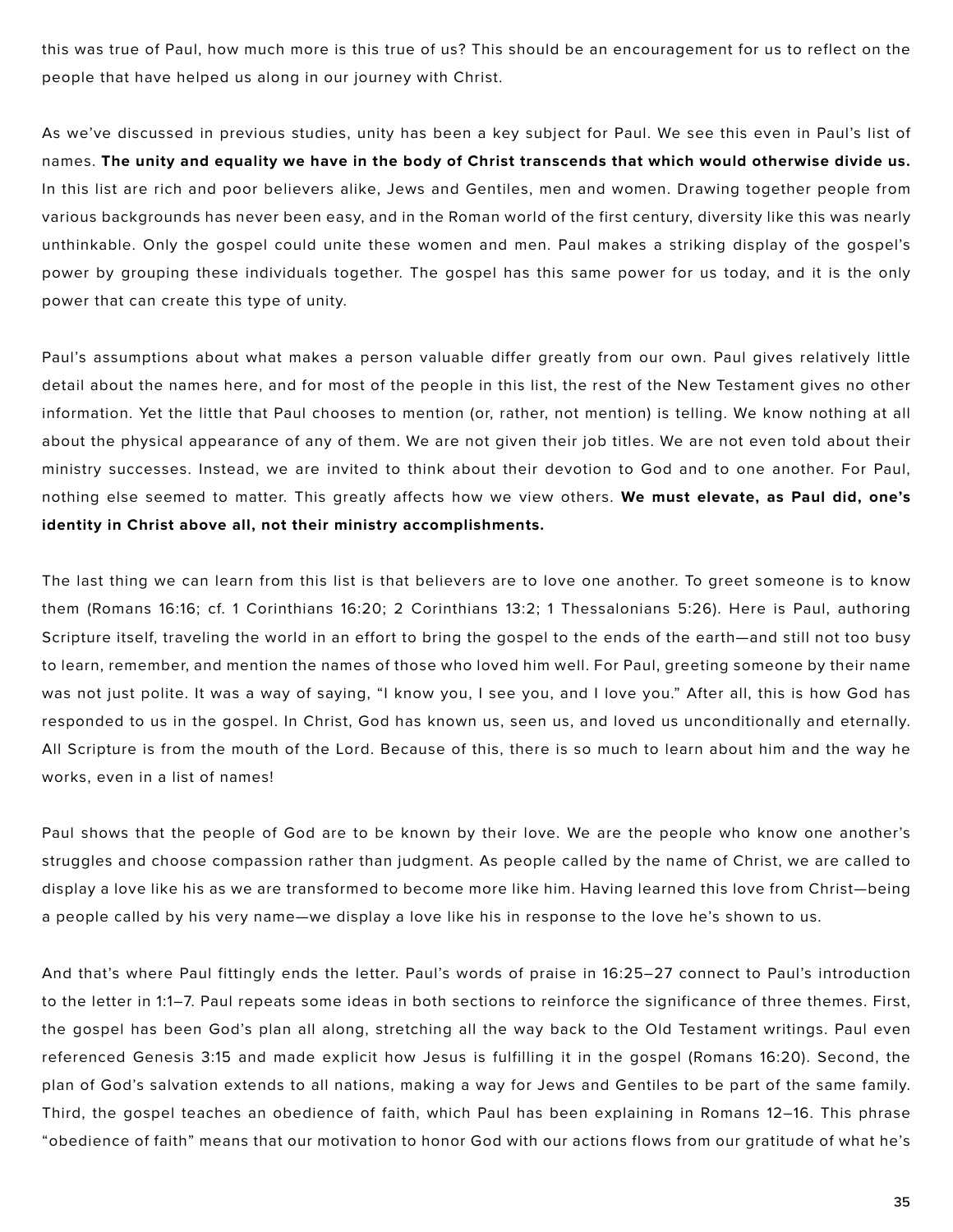done through the gospel, not from a desire to earn his approval. We build each other up in the faith through love, service, and unity, all of which we learn from Jesus' example.

That's Paul's wonderful and concise summary of the gospel in Romans: Through the sacrifice of Jesus, our righteous God made a way of salvation for all nations. To God be the glory!

### **Study Guide**

The following study questions are meant to help us wrestle with the text of Romans and see how the gospel displays God's righteousness*.* Set aside some time this week to meet with God and answer these questions for yourself. Complete each question *before* your weekly small group meeting. Then, when you gather with your small group, be prepared to discuss your answers together.

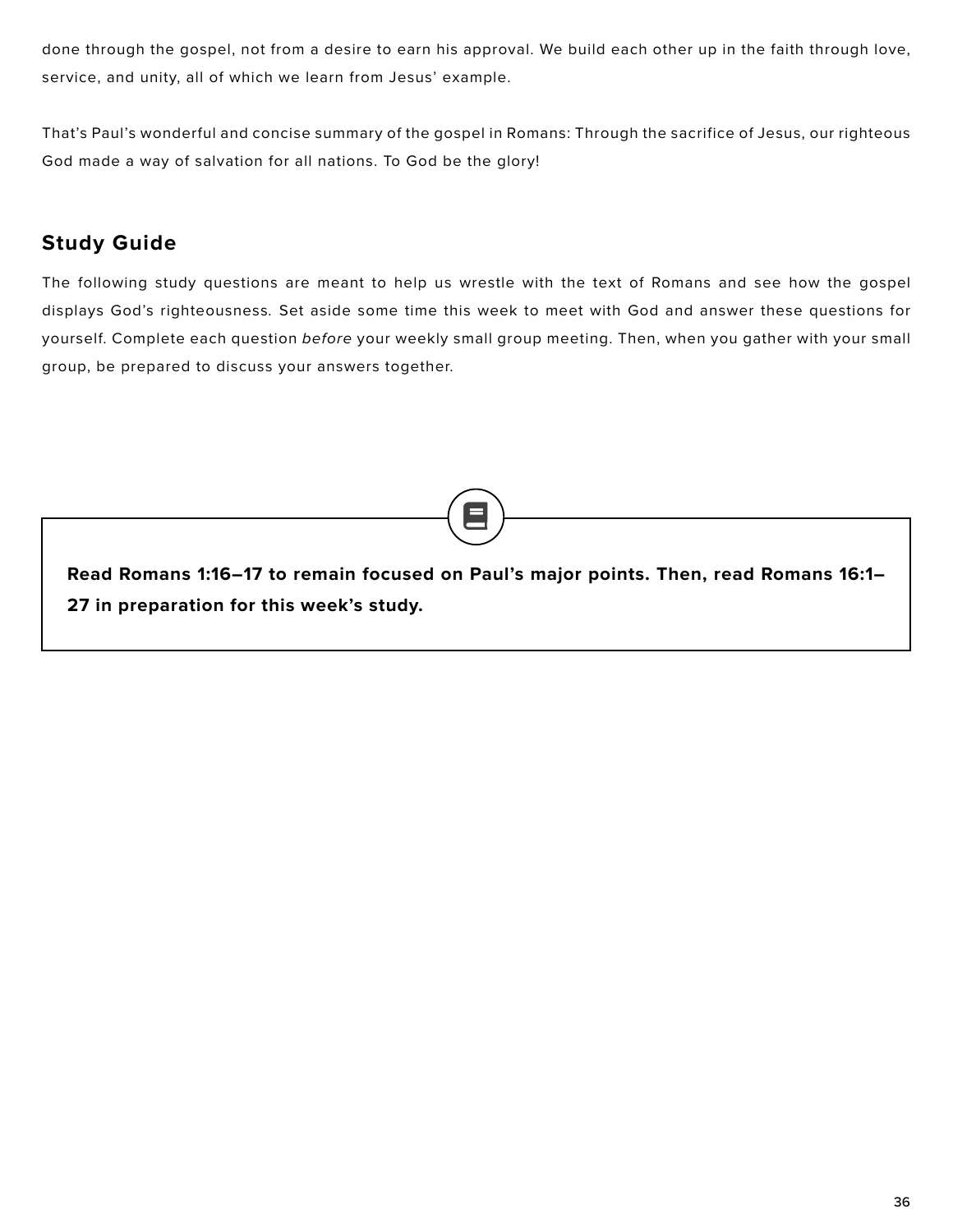### **H**ighlight

Highlight Paul's commands in Romans 16:16–19.

Circle the promises that Paul makes in Romans 16:17–27.

Highlight any Old Testament quotations in Romans 16:17–27. Where are they from? Go back and read those verses in their Old Testament context.

Compare Romans 16:25–27 with the opening of the book, Romans 1:1–6. What similarities do you see? What themes from Romans 16:25–27 have been common themes in the entire book of Romans?

### **E**xplain

Look at the list of names Paul mentions in Romans 16:1–16. How many of these are men and how many are women? What significance do you think this has for the church today?

Look at the list of names Paul mentions in Romans 16:1–16, this time focusing on the qualities Paul attributes to them. How does what Paul finds commendable differ from the values we tend to celebrate in our society today?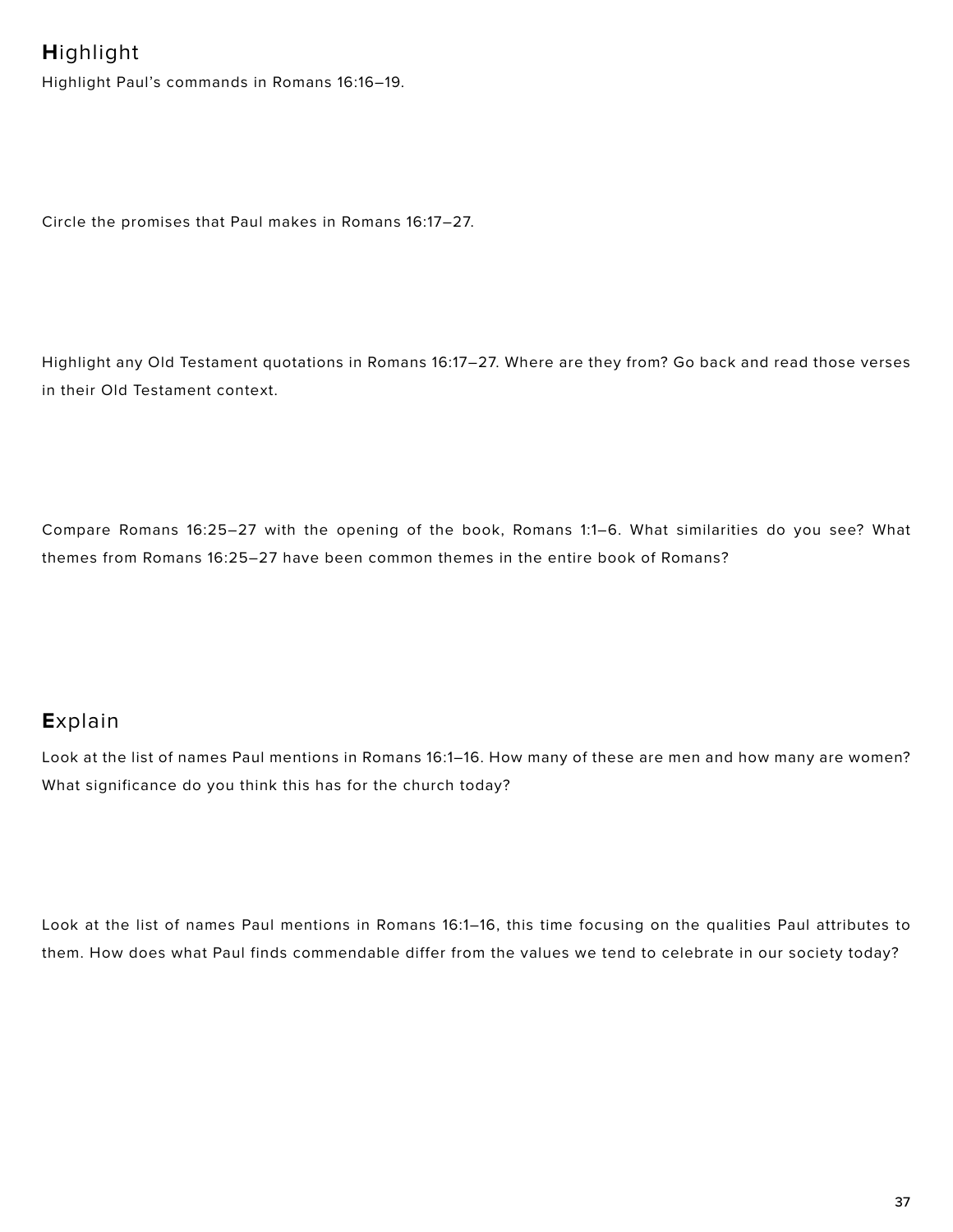Why is the false teaching (16:17) from those who practice "smooth talk and flattering words" (16:18) so dangerous? How can separating from these people and avoiding them (16:17) preserve unity?

As we are at the end of the book, what are some passages in Romans that help us understand the relationship between faith and obedience? How would you summarize the relationship between faith and obedience in one sentence?

### **A**pply

Paul ended his letter with an extended "thank you" to all the people who had helped him grow in the gospel. Who has been essential in your spiritual journey, and how were they used by God in your life? (For example: Who first shared the gospel with you? Who taught you to read the Bible? Who encouraged you in difficult times? Who are the mothers and fathers and older brothers and sisters, the family of faith, that have loved you?)

What are some practical ways you can protect "the hearts of the unsuspecting" from deceit (16:18)? What are ways you can prevent yourself from becoming a person who causes division through false teaching?

Romans 16 displays a beautiful picture of unity among diverse members in the body of Christ, as brothers and sisters in the church—from various backgrounds—greet each other in Christ's name. How does this unity in the body of Christ bring God glory? What next steps can you and your small group take to promote this type of unity in the church?

What are ways you are tempted to perceive obedience to God's commands as contrary to faith in God? What are ways you can grow in faith that leads you to obedience to God?